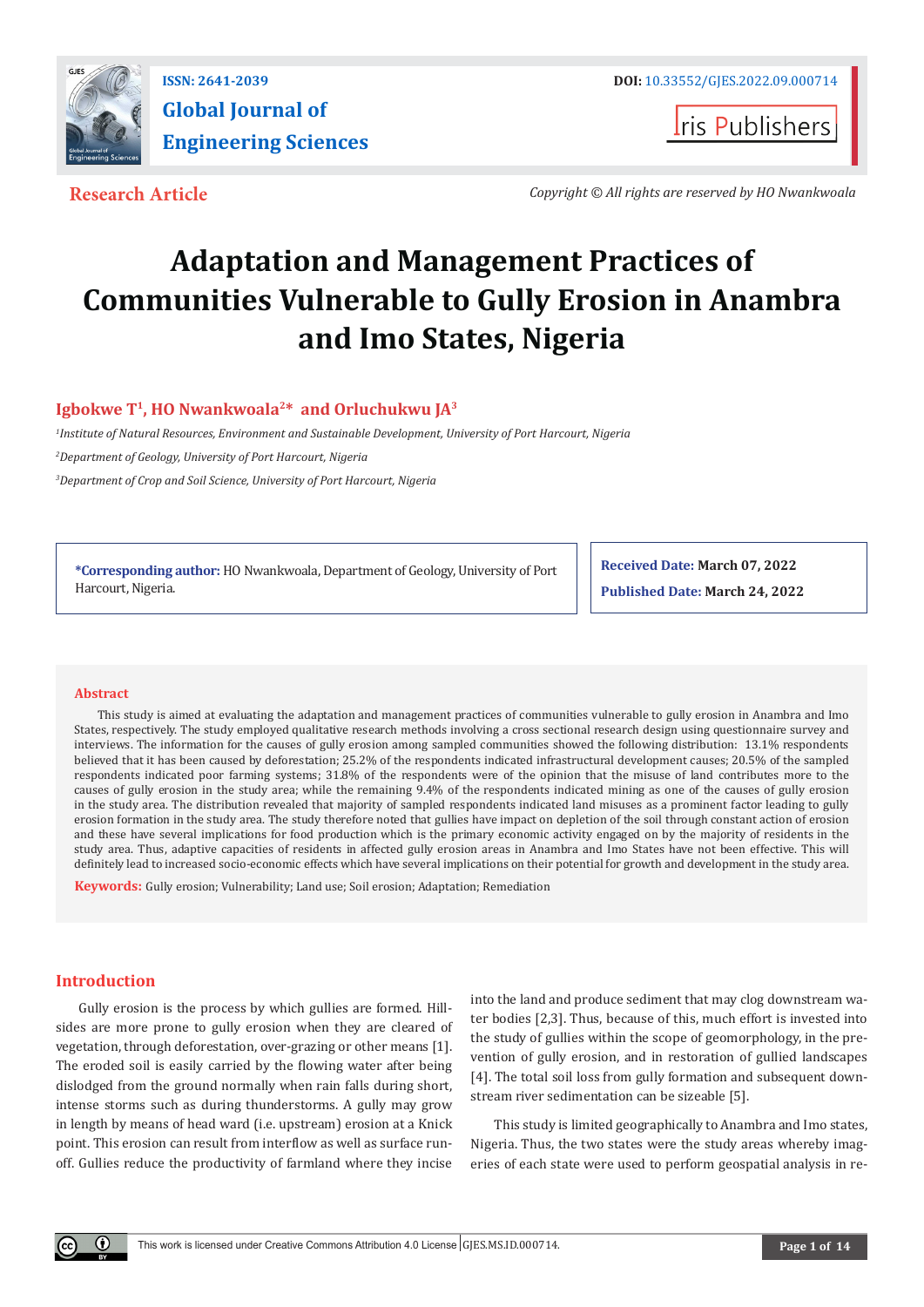lation to the objectives of the study. The scope of the research conducted in Anambra and Imo states therefore covers land use/land cover analysis; vegetation index (for crop management analysis); mean annual rainfall (mm); soil texture/particle size composition; elevation and contour surface analysis; analysis of soil loss (t/year) estimate and percentage erosion.

The perceived problems, challenges and management practices of communities vulnerable to gully erosion in Anambra and Imo states were also examined. Therefore, the questionnaire instrument was employed for data collection in this regard. Thus, copies of the questionnaire were administered at household level in communities vulnerable to gully erosion to obtain information concerning the challenges of gully erosion and their adaptations and management strategies overtime. That is, these communities are found in areas of depressions indicating strong gully sites (areas experiencing gully erosion overtime) due to their respective elevation.

# **Description of the Study Area**

The study area is located geographically within latitudes 4° 47' 35"N and 7° 7' 44"N, and longitudes 7° 54" 26"E and 8° 27" 10"E (Figure 1) in the tropical rain forest zone of Nigeria, and is made up of Anambra and Imo States. The area covers about 29095 km<sup>2</sup> which is about 3.19 % of the total area of Nigeria [6].



# **Topography and geology**

The area lies in the Anambra and Niger River basins. The Anambra River Basin is a NE-SW trending syncline that is part of the Central African Rift System which developed in response to the stretching and subsidence of major crustal blocks during a lower Cretaceous break-up phase of the Gondwana super-continent [7]. The tectonic movements for the formation of the Anambra Basin and the other areas were reactivated by further plate activity in lower Tertiary soon after the intermittent Upper Cretaceous rifting [7]. The separation of the African and South American plates left the Benue Trough as an Aulacogen. Geologic formations such as hills that elongate in the north east to south westerly directions include Missions hill and Abakaliki hill. The hills are generally of volcanic rocks and sandstones. It is found that from these hills that a number of streams that recharge the rivers that drain the area originated. In Ebonyi, the outcrops of folded Cretaceous limestone and shale are found in so many places [8].

The Geology of the area is a major factor in gully erosion causation and massive landslides that occur in several communities. The sandy members of the Ajalli Sandstone, Ameki Formation and Nanka Sands are very prevalent to denudation where they become exposed as sandy outcrops. Sometimes these sandy Formations have overlying and underlying shaley members that may bind the sandy units together [9]. These Geologic Formations contain saturated groundwater members or aquifers whose pore water pressures enhance groundwater flows and movement of sedimentary materials. Sedimentary units of these Formations sometimes form escarpments or cuestas that may be folded and faulted with fractures of joints and faults all of with planes of weaknesses which facilitate the incidences of gully erosion and landslides. Blocks of sedimentary units of rocky sands and shales may break out and slide downslope into the gully valleys [9].

# **Drainage**

The area is well drained. The notable lakes, rivers and streams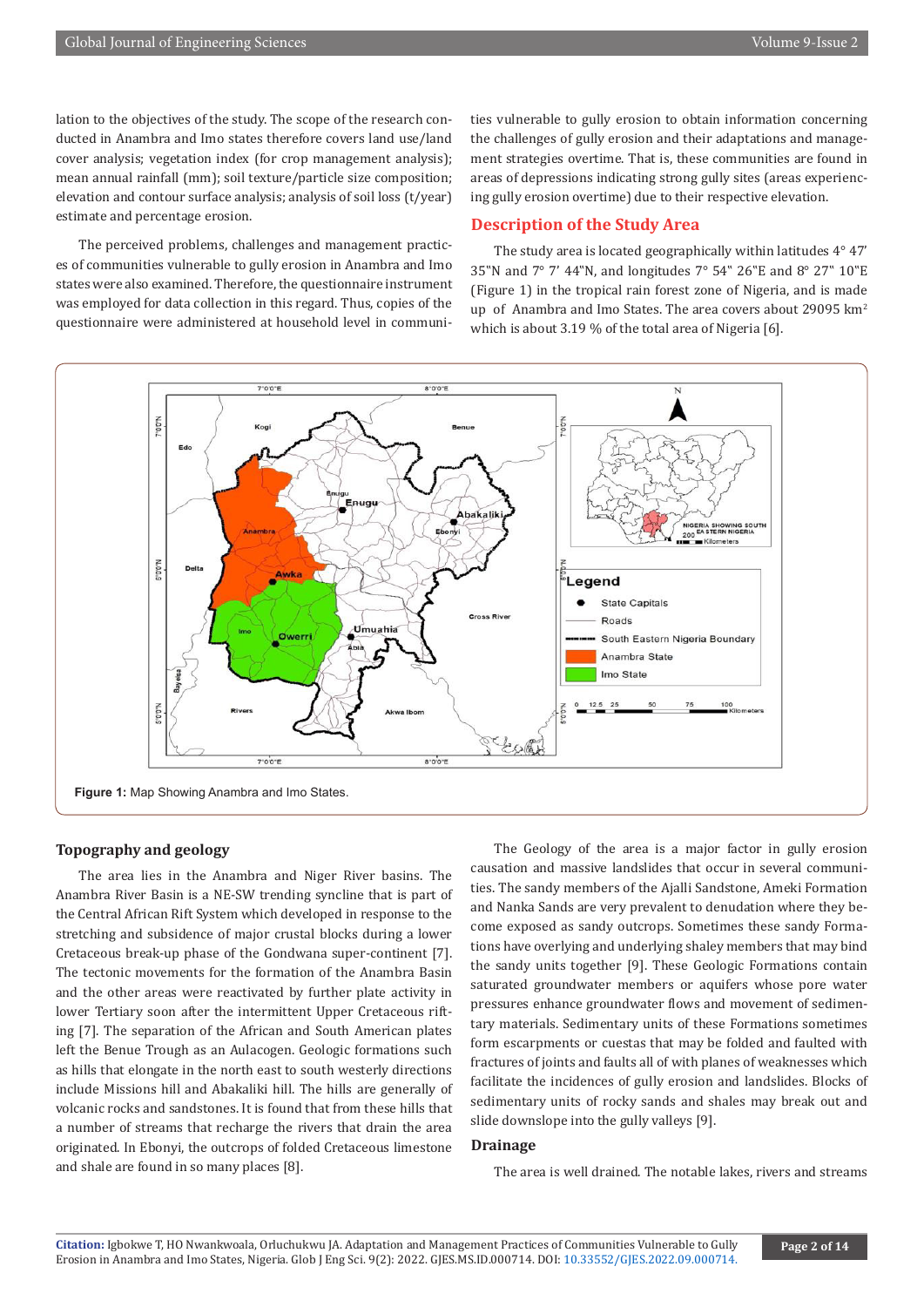that are found draining the area in this zone include Rivers Niger, Imo, Nike Lake, Anambra, Idemili, Njaba, Oguta Lake, Nkisi, Ezu, Oji etc. [9]. The River Niger Basin forms part of the almost north-south trending River Niger that catches up with the tributary dissections of the Anambra, Idemili and Njaba Rivers as well as their distributaries that flow from east to the west as they forcefully-empty into the River Niger that flows southwards into the Atlantic Ocean. Similarly, in the eastern area, the Imo and Cross Rivers together with their tributaries flow southwards and discharge their waters into the Atlantic Ocean [10].

The natural flow patterns of the rivers and their tributaries form dendritic kind of drainage pattern in the area [10]. The waters of these rivers, lakes, tributaries and distributaries together with their groundwater components, their flows and fluxes contribute immensely to the origins, growth and dynamics of gullies and landslides all over southeastern Nigeria [9].

# **Vegetation**

The forest flora in the southeastern part of Nigeria is the richest and very diverse, with many families in it being represented by small numbers of species. In the grassland flora the majority of species belong to a few well-represented families. The transition zone vegetation is poorest in species but in other respects intermediate between the forest and the grassland [11]. However, by way of classification, the vegetation in the southeastern states consists mainly of rain forest and woodland and tall. Thus, geographically, Imo state as one of the states is located within the rainforest zone while the remaining states fall under the wood land and tall grass zone [12].

### **Population, Urbanization & Socio-economy**

The population figures for Anambra and Imo according to the 2006 population census were 4,182,032 and 3,934,899 respectively. Anambra State with a landmass of 4,844km<sup>2</sup> has the highest population density (863 people per  $km^2$ ). As more rural areas in the Southeastern Nigeria acquire urban status, there is generally improved standard of living, job opportunities and increased literacy level, exposure to people from different parts of the world and improved medical facilities which orchestrate rural-urban migration. However, urbanization results in high cost of living, environmental

pollution, deforestation, high population density, high crime rate, impersonality, high rate of accidents and a host of other socioeconomic problems. The increase in demographic growth in population and urbanization put a lot of stress on the system that may result in some of the environmental disasters of floods, soil and gully erosion, landslides, environmental pollution and contamination all compounded by the incidence of global climate change [9].

# **Methods of Study**

The study employed qualitative research methods involving a cross sectional research design using questionnaire survey and interviews. Cross sectional research design aim to provide data on the entire population under study. Cross-sectional studies involve information obtained at a specific time. It may also describe the characteristics of a particular population under study, like the frequency of a particular case study, or it might be based on outcomes of a relationship between phenomenon [13]. Thus, the cross sectional sample of the population was targeted for questionnaire survey for data collection as regards the perceived problems, challenges and management of gully erosion in the study area.

The questionnaire instrument was employed for data collection in this regard. Thus, copies of the questionnaire were administered at household level in selected communities vulnerable to gully erosion. That is, these communities are found in areas of depressions indicating strong gully sites (areas experiencing gully erosion overtime) due to their respective elevation characteristics.

# **Population of the Study**

The population of the study for questionnaire survey involved all communities in the selected states facing the menace of gullies in their environment. However, due to the difficulty in sampling the entire population from communities facing gully erosion challenges; the study therefore systematically obtained a sample size for the questionnaire survey. Thus, based on classifications by areas of depressions and vulnerability analysis conducted for the study, five (5) LGAs for Anambra State and four (4) LGAs for Imo State were carved out (Table 1). From the 5 LGAs under Anambra state 9 communities with high vulnerability to gullies were delineated while 8 communities were delineated under the 4 LGAs in Imo state (Table 1) [14].

| Anambra | <b>LGA</b>         | Town/Community |
|---------|--------------------|----------------|
|         | Anaocha            | Agulu          |
|         |                    | *Akwaeze       |
|         |                    | *Naka          |
|         | Aguata             | Igbo Ukwu      |
|         |                    | Nkpologwu      |
|         | Isu (Orumba South) | *Eziagu        |
|         |                    | *Umuoji        |
|         | Idemili North      | Abatete        |
|         | Njikoka            | *Abagana       |

**Table 1:** Study Areas in Anambra and Imo States.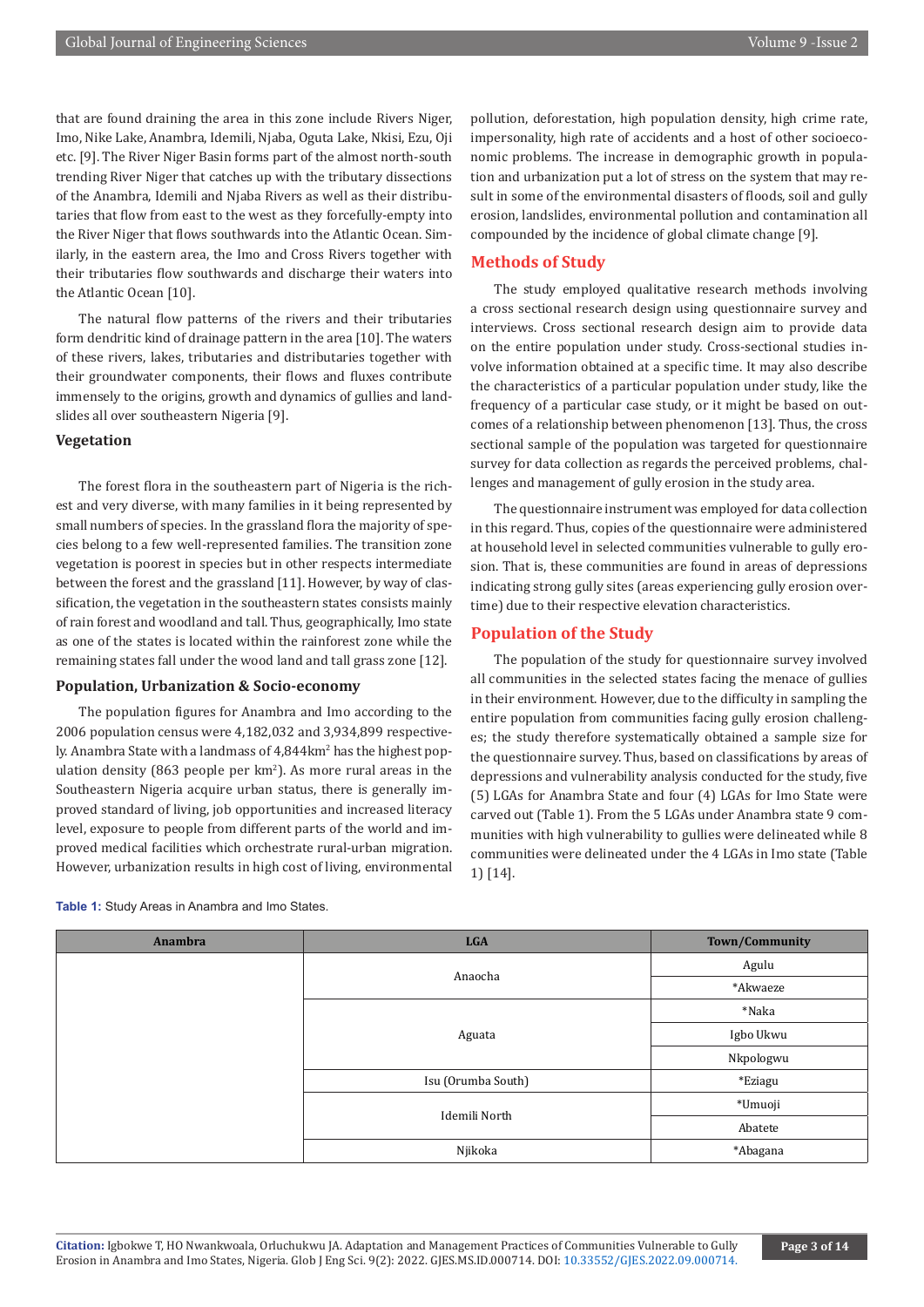| <b>Imo State</b> | <b>LGA</b>          | Town           |
|------------------|---------------------|----------------|
|                  | IsialaMbano         | *Umu0kpukapra  |
|                  |                     | Umueke         |
|                  |                     | *Isiekenesi    |
|                  | <b>Ideato South</b> | DikenafaiUmudi |
|                  |                     | *Obibi         |
|                  | Orlu                | Ogbelulu       |
|                  |                     | *Akukwa        |
|                  | <b>Ideato North</b> | Ndizilogu      |

\*Selected Communities

# **Sample size determination**

The sample size for the study was determined from the total population of the nine (9) LGAs selected purposively for the study. The population figures projected in year 2019 by National Bureau of Statistics (NBS) as projected from the population figure from the National Population Commission (2006) for each LGA was utilized (Table 2). A total population of 32654 from 9 communities selected for the study was subjected to Yamane (1967) formula for reducing large population sizes. The Yamane (1967) formula is expressed as follows:

**Table 2:** Details of Sample Size Determination for the Study.

| <b>State</b>   | <b>LGA</b>         | <b>Selected Towns/Communities</b> | <b>Number of Copies Administered</b>   | <b>Number of Copies Returned</b> |
|----------------|--------------------|-----------------------------------|----------------------------------------|----------------------------------|
|                | Njikoka            | Abagana                           | 25                                     | 25                               |
| Anambra<br>Imo | Anaocha            | Akwaeze                           | 79                                     | 73                               |
|                | Isu (Orumba South) | Eziagu                            | 31                                     | 30                               |
|                | Aguata             | Naka                              | 60                                     | 58                               |
|                | Idemili North      | Umuoji                            | 86                                     | 77                               |
|                |                    | Total                             | 281                                    | 263                              |
|                | Ideato North       | Akukwa                            | 20                                     | 20                               |
|                | Ideato South       | Isiekenesi                        | 36                                     | 36                               |
|                | Orlu               | Obibi                             | 33<br>30<br>Umu0kpukapra<br>119<br>400 | 32                               |
|                | Isiala Mbano       |                                   |                                        | 30                               |
|                |                    | Total                             |                                        | 118                              |
|                |                    | Overall Total                     |                                        | 381                              |

$$
n = \frac{N}{1 + N(e)^2}
$$
 Eqn (1)

Where,

n = sample size required

N = total population

 $1 = constant$ 

 $e = level of significance (0.05)^2$ 

That is;

 $N = 32654$ ; e =  $5% = 0.05$ 

When substituted in the equation;

 $n = 32654 / 1 + 32654 (0.05)^2$ 

n = 32654 / 1 + 32654 (0.0025)

 $n = 32654 / 1 + 81.635$ 

n = 32654 / 82.635

 $n = 395.169 = 396$  (approx.)

Therefore, the sample size of 396 was rounded up to 400 and this was proportionally distributed among selected communities using the respective projected population figure for each Town/ community in the study area [15].

#### **Sampling Procedure**

The study employed multistage sampling techniques for questionnaire administration. First, purposively the areas of high vulnerability to gully erosions were grouped into clusters of LGAs whereby one community was selected for each LGA for questionnaire survey. Thereafter, random sampling technique was employed for questionnaire administration to respondents for the study. The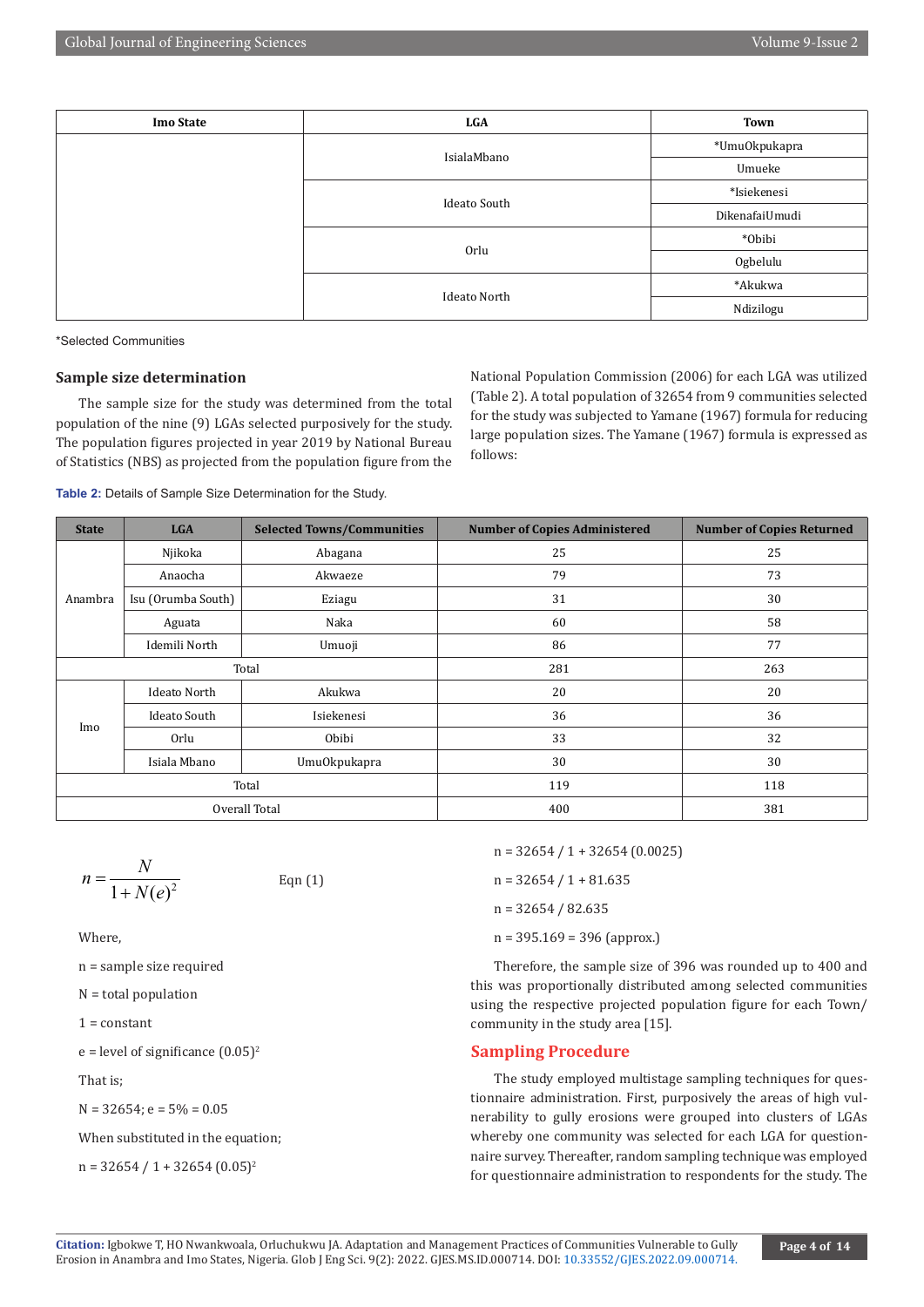respondents were household heads who are either a male or female representative at the time of sampling [16]. That is, a male or female head that is economically responsible for his/her household in the study area or an over aged persons or individuals who also occasionally contribute to the income of that household. The characteristics of respondents are mostly farmers and others like traders and artisans (preferences were given to farmers to ensure their participation and contribution to the research).

# **Sampling Techniques**

The sampling techniques employed for the study were purposive and random sampling techniques. The study purposively delineated LGAs mostly affected by gullies and selected one community from each for questionnaire administration. The study employed random sampling technique to administer 400 copies of the questionnaire among targeted respondents in the study area. The random sampling techniques was carried out by administering copies of the questionnaire based on land use types like farmland, residential, transportation and commercial/business areas in the study

**Table 3a:** Socio-economic Characteristics of Sampled Respondents.

area. This was done to ensure that the respondents for the study are representation of the study population and have equal chances of being selected for sampling/field survey exercise [17].

# **Results and Discussion**

#### **Socio-economic Characteristics of Sampled Respondents**

The information for the socio-economic characteristics of sampled respondents was presented on Table 3. The distribution revealed that 65.9% respondents were male while the remaining 34.1% were females. Therefore, most respondents for the study were males. The age status of sampled respondents for the study showed that 25.7% of sampled respondents falls between 35-40 years of age, 36.0% respondents were between 41-45 years of age; 26.5% of the respondents falls between 46-50 years of age; while the remaining 11.8% were 51 years and above. The information for the level of education for the sampled respondents showed that 39.6% respondents had primary education; 49.9% respondents had secondary education; while the remaining 10.5% respondents have tertiary education [18].

| <b>Characteristics</b> | Response                          | Percentage (%) |
|------------------------|-----------------------------------|----------------|
| Gender                 | Frequency                         |                |
| Male                   | 251                               | 65.9           |
| Female                 | 130                               | 34.1           |
|                        | Age                               |                |
| 35-40                  | 98                                | 25.7           |
| 41-45                  | 137                               | 36             |
| 46-50                  | 101                               | 26.5           |
| 51 and above           | 45                                | 11.8           |
|                        | <b>Level of Education</b>         |                |
| Primary                | 151                               | 39.6           |
| Secondary              | 190                               | 49.9           |
| Tertiary               | 40                                | 10.5           |
|                        | Occupation                        |                |
| Civil Servant          | 71                                | 18.6           |
| Trading                | 100                               | 26.2           |
| Business/Self employed | 24                                | 6.3            |
| Farmer/Fisherman       | 122                               | 32             |
| Artisan/Crafts         | 46                                | 12.1           |
| Unemployed             | 16                                | 4.2            |
| Others                 | $\overline{2}$                    | 0.5            |
|                        | <b>Average Monthly Income (#)</b> |                |
| 5,000-15,000           | 126                               | 33.1           |
| 16,000-30,000          | 140                               | 36.7           |
| 31,000-45,000          | 43                                | 11.3           |
| 46,000-60,000          | $28\,$                            | 7.3            |
| 61,000-80,000          | 31                                | $\ \, 8.1$     |
| 81,000 and above       | 13                                | 3.4            |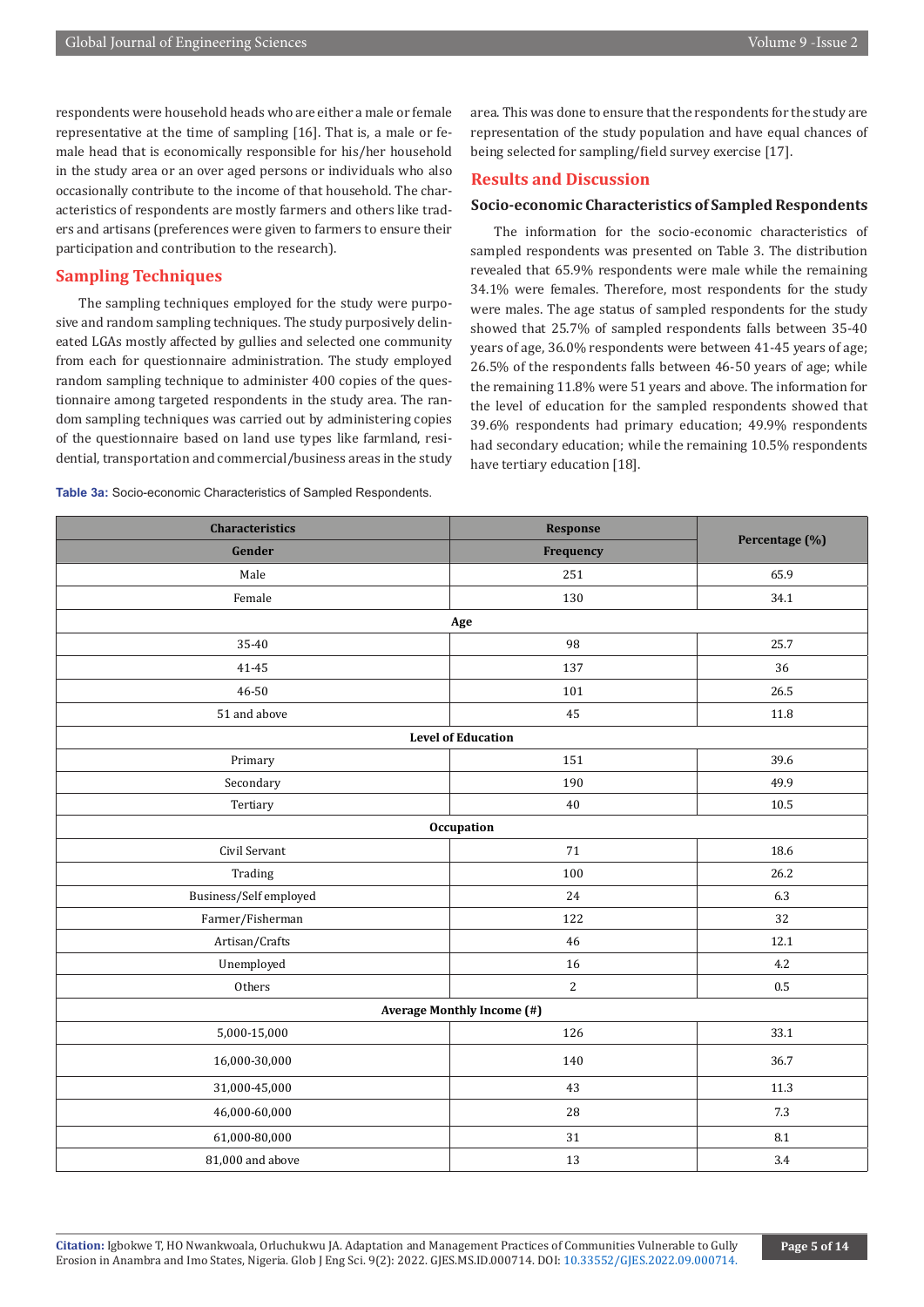| <b>Household Size</b> |     |      |  |  |  |  |
|-----------------------|-----|------|--|--|--|--|
| $02$ -Jan             | 93  | 24.4 |  |  |  |  |
| 04-Mar                | 184 | 48.3 |  |  |  |  |
| 06-May                | 85  | 22.3 |  |  |  |  |
| 7 and above           | 19  |      |  |  |  |  |

The occupational status of sampled respondents revealed that 18.6% of sampled respondents were civil servants; 26.2% respondents are into trading; 6.3% of respondents are into business or are self - employed; 32.0% of the respondents are farmers and fishermen; 12.1% of respondents are into crafts or artisanship; 4.2% of sampled respondents are unemployed, while the remaining 0.5% respondents are into other forms of business like commercial driving. The survey revealed that most of the respondents for the study were farmers. The information for the average monthly income of respondents showed that 33.1% respondents earns between #5,000 and #15,000; 36.7% respondents earns between #16,000 and #30,000 on the average per month; 11.3% respondents earns

between #31,000 and #45,000 averagely per month; 7.3% respondents claimed they earn between #46,000 and #60,000; 8.1% of sampled respondents earn between #61,000 and #80,000; while the remaining 3.4% of the sampled respondents earn between #81,000 and above on the average monthly. The information for the household sizes among sampled respondents indicated that 24.4% of the respondents have household size between 1 and 2. It was also revealed that 48.3% of the respondents have household sizes between 3 and 4; 22.3% of the respondents have household sizes between 5 and 6; while the remaining percentage of the respondents of 5.0% have household sizes of 7 and above in the study area. The causes of gully erosion in the area is shown in Table 3b.

|                                                                                                                                                                                                                    | <b>Causes</b>                                              |                                                                                                                                                                                                                  |                                                                                                                                                                            |                       |               |              |
|--------------------------------------------------------------------------------------------------------------------------------------------------------------------------------------------------------------------|------------------------------------------------------------|------------------------------------------------------------------------------------------------------------------------------------------------------------------------------------------------------------------|----------------------------------------------------------------------------------------------------------------------------------------------------------------------------|-----------------------|---------------|--------------|
|                                                                                                                                                                                                                    | <b>Deforestation</b><br><b>Infrastructural Development</b> |                                                                                                                                                                                                                  | <b>Poor Farming Systems</b>                                                                                                                                                | <b>Misuse of land</b> | <b>Mining</b> | <b>Total</b> |
|                                                                                                                                                                                                                    | 7                                                          | 2                                                                                                                                                                                                                | 7                                                                                                                                                                          | 9                     | $\mathbf{0}$  | 25           |
|                                                                                                                                                                                                                    | 1.8%                                                       | 0.5%                                                                                                                                                                                                             | 1.8%                                                                                                                                                                       | 2.4%                  | 0.0%          | 6.6%         |
|                                                                                                                                                                                                                    | 9                                                          | 19                                                                                                                                                                                                               | 13                                                                                                                                                                         | 24                    | 8             | 73           |
|                                                                                                                                                                                                                    | 2.4%                                                       | 5.0%                                                                                                                                                                                                             | 3.4%                                                                                                                                                                       | 6.3%                  | 2.1%          | 19.2%        |
|                                                                                                                                                                                                                    | $\overline{2}$                                             | 8                                                                                                                                                                                                                | $\overline{7}$                                                                                                                                                             | 10                    | 3             | 30           |
|                                                                                                                                                                                                                    | 0.5%                                                       | 2.1%                                                                                                                                                                                                             | 1.8%                                                                                                                                                                       | 2.6%                  | 0.8%          | 7.9%         |
| 8<br>Naka<br>2.1%                                                                                                                                                                                                  |                                                            | 19                                                                                                                                                                                                               | $\overline{7}$                                                                                                                                                             | 18                    | 6             | 58           |
|                                                                                                                                                                                                                    |                                                            | 1.8%<br>5.0%<br>4.7%<br>1.6%<br>22<br>16<br>23<br>9<br>5.8%<br>4.2%<br>$6.0\%$<br>2.4%<br>$\overline{7}$<br>5<br>3<br>5<br>$\overline{7}$<br>$\overline{2}$<br>9<br>$\mathbf{0}$<br>1.8%<br>1.3%<br>1.3%<br>0.8% | 15.2%                                                                                                                                                                      |                       |               |              |
|                                                                                                                                                                                                                    | 7                                                          |                                                                                                                                                                                                                  |                                                                                                                                                                            |                       |               | 77           |
|                                                                                                                                                                                                                    | 1.8%                                                       |                                                                                                                                                                                                                  | 9<br>13<br>$\mathbf{1}$<br>3.4%<br>2.4%<br>0.3%<br>13<br>6<br>$\mathbf{1}$<br>1.6%<br>3.4%<br>0.3%<br>5<br>10<br>$\overline{4}$<br>1.0%<br>2.6%<br>1.3%<br>78<br>121<br>36 | 20.2%                 |               |              |
|                                                                                                                                                                                                                    | $\mathbf{0}$                                               |                                                                                                                                                                                                                  |                                                                                                                                                                            |                       |               | 20           |
|                                                                                                                                                                                                                    | 7                                                          |                                                                                                                                                                                                                  |                                                                                                                                                                            |                       |               | 25           |
|                                                                                                                                                                                                                    | $0.0\%$                                                    |                                                                                                                                                                                                                  |                                                                                                                                                                            |                       |               | 5.2%         |
|                                                                                                                                                                                                                    | 9                                                          | $\overline{4}$                                                                                                                                                                                                   |                                                                                                                                                                            |                       |               | 36           |
| <b>Communities</b><br>Abagana<br>Akwaeze<br>Eziagu<br>Umuoji<br>Akukwa<br>Isiekenesi<br>1.0%<br>2.4%<br>Obibi<br>5<br>$\overline{7}$<br>1.3%<br>1.8%<br>Umu0kpukapa<br>3<br>8<br>0.8%<br>2.1%<br>Total<br>96<br>50 |                                                            |                                                                                                                                                                                                                  |                                                                                                                                                                            | 9.4%                  |               |              |
|                                                                                                                                                                                                                    |                                                            |                                                                                                                                                                                                                  |                                                                                                                                                                            | 32                    |               |              |
|                                                                                                                                                                                                                    |                                                            |                                                                                                                                                                                                                  |                                                                                                                                                                            | 8.4%                  |               |              |
|                                                                                                                                                                                                                    |                                                            |                                                                                                                                                                                                                  |                                                                                                                                                                            |                       |               | 30           |
|                                                                                                                                                                                                                    |                                                            |                                                                                                                                                                                                                  |                                                                                                                                                                            |                       |               | 7.9%         |
|                                                                                                                                                                                                                    |                                                            |                                                                                                                                                                                                                  |                                                                                                                                                                            |                       |               | 381          |

**Table 3b:** Causes of Gully Erosion.

# **Effects of Gully Erosion among Sampled Communities**

The information for the causes of gully erosion among sampled communities in the study area is displayed on Table 4. The distribution showed that 13.1% respondents believed that it has been caused by deforestation; 25.2% of the respondents indicated infrastructural development causes; 20.5% of the sampled respondents indicated poor farming systems; 31.8% of the respondents were of the opinion that the misuse of land contributes more to the causes of gully erosion in the study area; while the remaining 9.4% of the respondents indicated mining as one of the causes of gully erosion in the study area. The distribution revealed that majority of sampled respondents indicated land misuses as a prominent factor leading to gully erosion formation in the study area.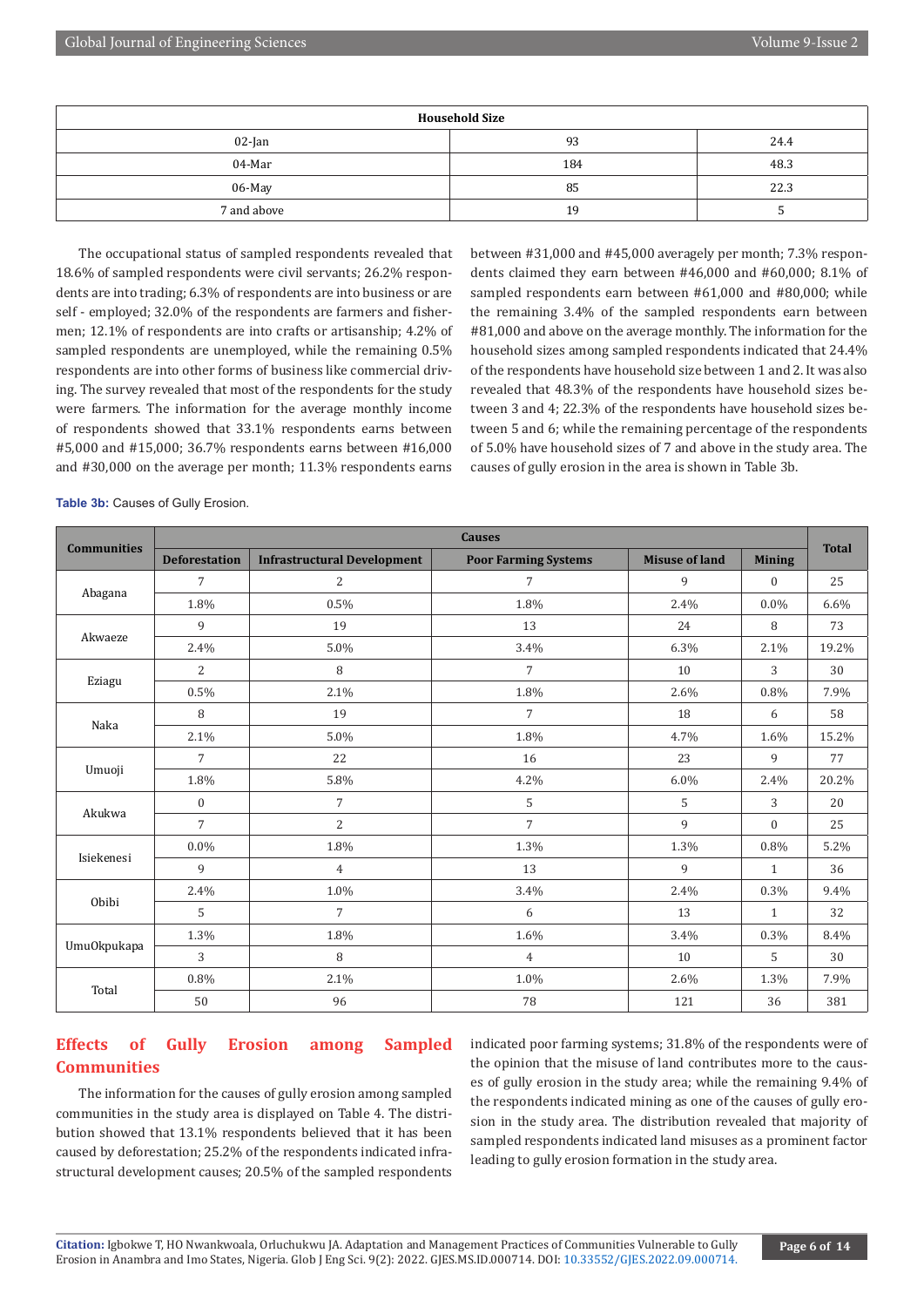|                                                                                                                                                                                                                                                    |        | <b>Responses</b> |                |                 |               |                                                                          |              |  |
|----------------------------------------------------------------------------------------------------------------------------------------------------------------------------------------------------------------------------------------------------|--------|------------------|----------------|-----------------|---------------|--------------------------------------------------------------------------|--------------|--|
| <b>State</b><br>Anambra<br>Imo                                                                                                                                                                                                                     |        | No impact        | Slight impact  | <b>Moderate</b> | <b>Severe</b> | <b>Very Severe</b>                                                       | <b>Total</b> |  |
|                                                                                                                                                                                                                                                    |        | $\mathbf{0}$     | $\overline{4}$ | $\mathbf{0}$    | 11            | 10                                                                       | 25           |  |
|                                                                                                                                                                                                                                                    |        | 0.00%            | 1.00%          | $0.00\%$        | 2.90%         | 2.60%                                                                    | 6.60%        |  |
|                                                                                                                                                                                                                                                    |        | $\mathbf{0}$     | 13             | 10              | 22            | 28                                                                       | 73           |  |
|                                                                                                                                                                                                                                                    |        | 0.00%            | 3.40%          | 2.60%           | 5.80%         | 7.30%                                                                    | 19.20%       |  |
|                                                                                                                                                                                                                                                    |        | $\mathbf{0}$     | 5              | 6               | 12            | 7                                                                        | 30           |  |
|                                                                                                                                                                                                                                                    |        | $0.00\%$         | 1.30%          | 1.60%           | 3.10%         | 1.80%                                                                    | 7.90%        |  |
|                                                                                                                                                                                                                                                    | Naka   | $\mathbf{0}$     | 5              | 5               | 27            | 21                                                                       | 58           |  |
|                                                                                                                                                                                                                                                    |        | $0.00\%$         | 1.30%          | 1.30%           | 7.10%         | 5.50%                                                                    | 15.20%       |  |
|                                                                                                                                                                                                                                                    | Umuoji | $\mathbf{1}$     | 21             | $\overline{7}$  | 24            | 24                                                                       | 77           |  |
|                                                                                                                                                                                                                                                    |        | 0.30%            | 5.50%          | 1.80%           | 6.30%         | 6.30%                                                                    | 20.20%       |  |
|                                                                                                                                                                                                                                                    |        | $\mathbf{0}$     | 6              | $\mathbf{1}$    | 5             | 8<br>2.10%<br>13<br>3.40%<br>13<br>3.40%<br>8<br>2.10%<br>132<br>100.00% | 20           |  |
|                                                                                                                                                                                                                                                    |        | 0.00%            | 1.60%          | 0.30%           | 1.30%         |                                                                          | 5.20%        |  |
| <b>Communities</b><br>Abagana<br>Akwaeze<br>Eziagu<br>Akukwa<br>3<br>$\mathbf{0}$<br>Isiekenesi<br>$0.00\%$<br>3<br>$\boldsymbol{0}$<br>Obibi<br>0.00%<br>5<br>$\mathbf{0}$<br>Umu0kpukapa<br>$0.00\%$<br>$\mathbf{1}$<br>Total<br>17.10%<br>0.30% |        | 5                | 15             |                 | 36            |                                                                          |              |  |
|                                                                                                                                                                                                                                                    |        |                  | 0.80%          | 1.30%           | 3.90%         |                                                                          | 9.40%        |  |
|                                                                                                                                                                                                                                                    |        |                  |                | $\overline{7}$  | 9             |                                                                          | 32           |  |
|                                                                                                                                                                                                                                                    |        |                  | 0.80%          | 1.80%           | 2.40%         |                                                                          | 8.40%        |  |
|                                                                                                                                                                                                                                                    |        |                  |                | 3               | 14            |                                                                          | 30           |  |
|                                                                                                                                                                                                                                                    |        |                  | 1.30%          | 0.80%           | 3.70%         |                                                                          | 7.90%        |  |
|                                                                                                                                                                                                                                                    |        |                  | 65             | 44              | 139           |                                                                          | 381          |  |
|                                                                                                                                                                                                                                                    |        |                  | 11.50%         | 36.50%          | 34.60%        |                                                                          |              |  |

#### **Table 4:** Effects of Gully Erosion.

# **Gully Erosion as a Threat**

The information for the percentage number of respondents that perceived gully erosion to be a threat is displayed on Table 5. It was revealed that 85.3% of the sampled respondents for the study **Table 5:** Perceived Number of People seeing Gully Erosion as a threat

agreed that gully erosion is a threat to their existence; while the remaining 14.7% of the respondents did not agree that they are threatened by gully erosion. Thus, majority of the respondents are threatened by gully erosion in the study area.

| <b>States</b>                                                                                              | <b>Responses</b>                                                                                                        |                 |                                                                                                                                                                                                           |                                                                                                                                                                                                                                                   |        |  |
|------------------------------------------------------------------------------------------------------------|-------------------------------------------------------------------------------------------------------------------------|-----------------|-----------------------------------------------------------------------------------------------------------------------------------------------------------------------------------------------------------|---------------------------------------------------------------------------------------------------------------------------------------------------------------------------------------------------------------------------------------------------|--------|--|
|                                                                                                            | <b>Strongly disagree</b>                                                                                                | <b>Disagree</b> | Agree                                                                                                                                                                                                     | <b>Strongly agree</b>                                                                                                                                                                                                                             |        |  |
|                                                                                                            | $\mathbf{0}$                                                                                                            | $\mathbf{0}$    | 18                                                                                                                                                                                                        | $\overline{7}$                                                                                                                                                                                                                                    | 25     |  |
|                                                                                                            | $0.00\%$                                                                                                                | $0.00\%$        | 4.70%                                                                                                                                                                                                     | 1.80%                                                                                                                                                                                                                                             | 6.60%  |  |
|                                                                                                            | $\mathbf{1}$                                                                                                            | 15              | 37                                                                                                                                                                                                        | 20<br>9.70%<br>5.20%<br>13<br>14<br>3.70%<br>3.40%<br>31<br>22<br>8.10%<br>5.80%<br>21<br>41<br>10.80%<br>5.50%<br>$\overline{7}$<br>9<br>1.80%<br>2.40%<br>21<br>12<br>5.50%<br>3.10%<br>14<br>13<br>3.70%<br>3.40%<br>8<br>17<br>2.10%<br>4.50% | 73     |  |
|                                                                                                            | 0.30%                                                                                                                   | 3.90%           | <b>Total</b><br>30<br>$\mathbf{1}$<br>0.30%<br>3<br>58<br>0.80%<br>10<br>77<br>2.60%<br>$\overline{2}$<br>20<br>0.50%<br>36<br>$\mathbf{1}$<br>0.30%<br>$\overline{2}$<br>32<br>0.50%<br>2<br>30<br>0.50% | 19.20%                                                                                                                                                                                                                                            |        |  |
|                                                                                                            | $\overline{2}$                                                                                                          |                 |                                                                                                                                                                                                           |                                                                                                                                                                                                                                                   |        |  |
| Anambra                                                                                                    | 0.50%                                                                                                                   |                 |                                                                                                                                                                                                           | 7.90%                                                                                                                                                                                                                                             |        |  |
|                                                                                                            | $\overline{2}$<br>0.50%<br>5<br>1.30%<br>$\overline{c}$<br>0.50%<br>$\overline{2}$<br>0.50%<br>3<br>0.80%<br>3<br>0.80% |                 |                                                                                                                                                                                                           |                                                                                                                                                                                                                                                   |        |  |
|                                                                                                            |                                                                                                                         |                 |                                                                                                                                                                                                           | 15.20%                                                                                                                                                                                                                                            |        |  |
|                                                                                                            |                                                                                                                         |                 |                                                                                                                                                                                                           |                                                                                                                                                                                                                                                   |        |  |
|                                                                                                            |                                                                                                                         |                 |                                                                                                                                                                                                           |                                                                                                                                                                                                                                                   | 20.20% |  |
|                                                                                                            |                                                                                                                         |                 |                                                                                                                                                                                                           |                                                                                                                                                                                                                                                   |        |  |
|                                                                                                            |                                                                                                                         |                 |                                                                                                                                                                                                           |                                                                                                                                                                                                                                                   | 5.20%  |  |
|                                                                                                            |                                                                                                                         |                 |                                                                                                                                                                                                           |                                                                                                                                                                                                                                                   |        |  |
|                                                                                                            | Naka<br>Obibi                                                                                                           | 9.40%           |                                                                                                                                                                                                           |                                                                                                                                                                                                                                                   |        |  |
| <b>Communities</b><br>Abagana<br>Akwaeze<br>Eziagu<br>Umuoji<br>Akukwa<br>Isiekenesi<br>Imo<br>Umu0kpukapa |                                                                                                                         |                 |                                                                                                                                                                                                           |                                                                                                                                                                                                                                                   |        |  |
|                                                                                                            |                                                                                                                         |                 |                                                                                                                                                                                                           |                                                                                                                                                                                                                                                   | 8.40%  |  |
|                                                                                                            |                                                                                                                         |                 |                                                                                                                                                                                                           |                                                                                                                                                                                                                                                   |        |  |
|                                                                                                            |                                                                                                                         |                 |                                                                                                                                                                                                           |                                                                                                                                                                                                                                                   | 7.90%  |  |

**Citation:** Igbokwe T, HO Nwankwoala, Orluchukwu JA. Adaptation and Management Practices of Communities Vulnerable to Gully Erosion in Anambra and Imo States, Nigeria. Glob J Eng Sci. 9(2): 2022. GJES.MS.ID.000714. DOI: [10.33552/GJES.2022.09.000714](http://dx.doi.org/10.33552/GJES.2022.09.000714).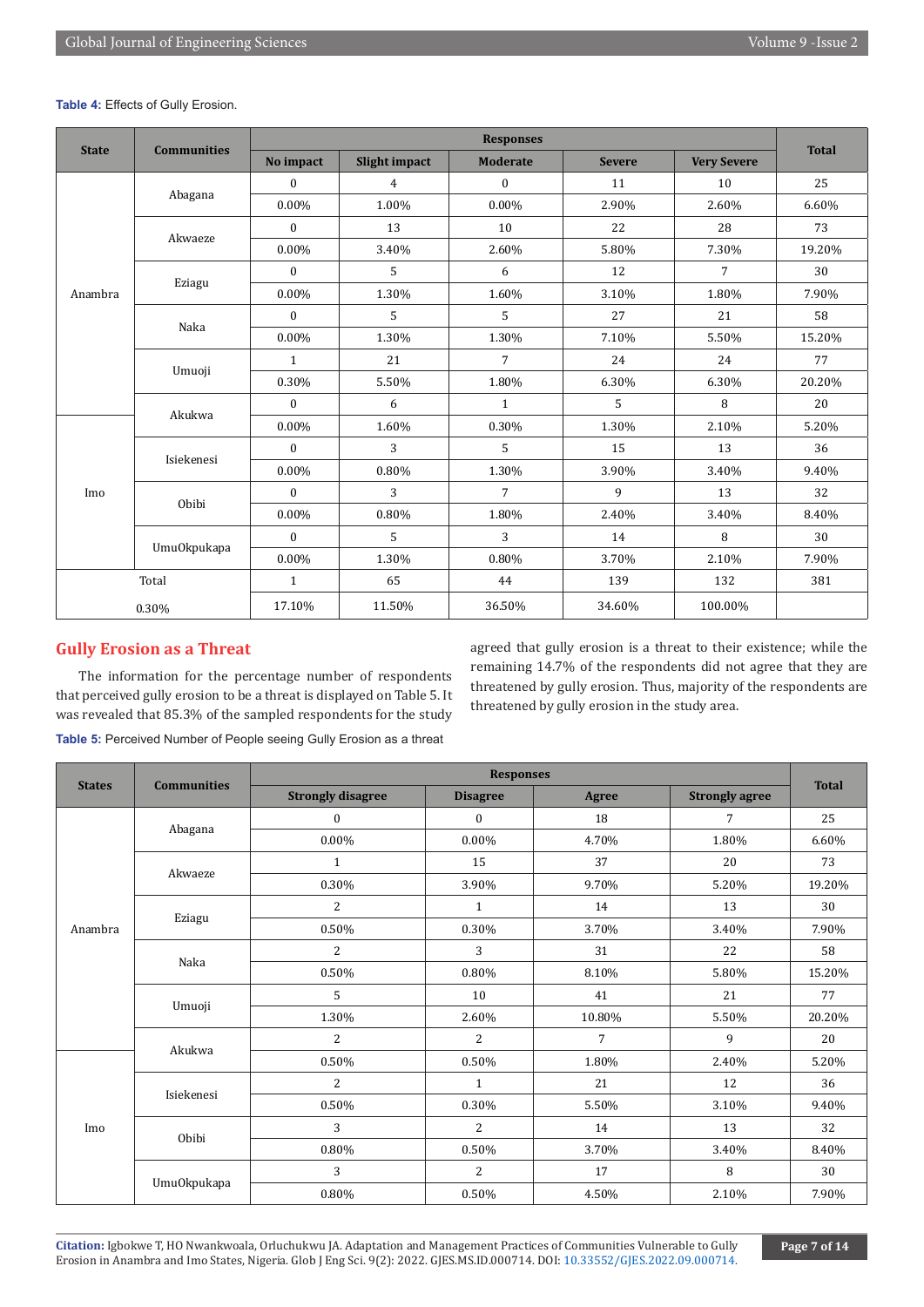| Total | $\Omega$<br>ΔU | $\sim$<br>36 | 200 | $\sim$ $\sim$<br>ᅶᄼ | 381 |
|-------|----------------|--------------|-----|---------------------|-----|
| 5.20% | 40%            | 2.50%،       | 80% | $00.00\%$           |     |

# **Direct Impacts of Gully Erosion**

The direct impacts of gully erosion in the study area are displayed on Table 6. It was revealed that 6.6% respondents with indicated land shortage and depletion; 11.5% respondents indicated the destruction of buildings; 29.4% of respondents indicated the destruction of public facilities; 44.4% of the respondents have also indicated the impacts as leaching of the topsoil's exposing the land

for further degradation. The others which were 0.8% have indicated other types of worries created by gully erosion impacts. The study therefore noted that gullies have impact on depletion of the soil through constant action of erosion and these have several implications for food production which is the primary economic activity engaged on by the majority of residents in the study area (Table 6).

**Table 6: Direct Impact of Gully Erosion.** 

|                |                                                                                                                                                                                                                                                                                                                                                                                                                                                                                                                                                                                                                                                                                                                                                                                                                                                                                                                                                                                                                                                                                                                                      | <b>Impacts</b> |              |        |       |                |        |
|----------------|--------------------------------------------------------------------------------------------------------------------------------------------------------------------------------------------------------------------------------------------------------------------------------------------------------------------------------------------------------------------------------------------------------------------------------------------------------------------------------------------------------------------------------------------------------------------------------------------------------------------------------------------------------------------------------------------------------------------------------------------------------------------------------------------------------------------------------------------------------------------------------------------------------------------------------------------------------------------------------------------------------------------------------------------------------------------------------------------------------------------------------------|----------------|--------------|--------|-------|----------------|--------|
| <b>State</b>   | <b>Land Depletion/</b><br><b>Destruction of public utility</b><br><b>Communities</b><br><b>Destruction</b><br>shortage for Agricul-<br>facilities like water pipe-<br><b>Leaching of soils</b><br>of houses<br>lines<br>ture<br>$\overline{7}$<br>$\overline{2}$<br>$\boldsymbol{0}$<br>14<br>Abagana<br>0.50%<br>0.00%<br>1.80%<br>3.70%<br>3<br>23<br>39<br>$\boldsymbol{0}$<br>Akwaeze<br>0.80%<br>0.00%<br>6.00%<br>10.20%<br>8<br>11<br>$\overline{7}$<br>$\mathbf{1}$<br>Eziagu<br>0.30%<br>2.10%<br>2.90%<br>1.80%<br>19<br>$\overline{4}$<br>24<br>11<br>Naka<br>1.00%<br>6.30%<br>5.00%<br>2.90%<br>$\overline{7}$<br>19<br>35<br>11<br>Umuoji<br>1.80%<br>5.00%<br>2.90%<br>9.20%<br>$\boldsymbol{0}$<br>$\mathbf{0}$<br>6<br>11<br>Akukwa<br>0.00%<br>0.00%<br>1.60%<br>2.90%<br>$\overline{2}$<br>$\Omega$<br>14<br>16<br>Isiekenesi<br>0.50%<br>$0.00\%$<br>3.70%<br>4.20%<br>$\overline{2}$<br>$\mathbf{0}$<br>21<br>6<br>Obibi<br>0.50%<br>$0.00\%$<br>1.60%<br>5.50%<br>$\overline{7}$<br>$\overline{4}$<br>$\mathbf{1}$<br>15<br>Umu0kpukapa<br>1.00%<br>1.80%<br>0.30%<br>3.90%<br>Total<br>25<br>44<br>112<br>169 | <b>Others</b>  | <b>Total</b> |        |       |                |        |
|                |                                                                                                                                                                                                                                                                                                                                                                                                                                                                                                                                                                                                                                                                                                                                                                                                                                                                                                                                                                                                                                                                                                                                      |                |              |        |       | 2              | 25     |
|                |                                                                                                                                                                                                                                                                                                                                                                                                                                                                                                                                                                                                                                                                                                                                                                                                                                                                                                                                                                                                                                                                                                                                      |                |              |        |       | 0.50%          | 6.60%  |
|                |                                                                                                                                                                                                                                                                                                                                                                                                                                                                                                                                                                                                                                                                                                                                                                                                                                                                                                                                                                                                                                                                                                                                      |                |              |        |       | 8              | 73     |
|                |                                                                                                                                                                                                                                                                                                                                                                                                                                                                                                                                                                                                                                                                                                                                                                                                                                                                                                                                                                                                                                                                                                                                      |                |              |        |       | 2.10%          | 19.20% |
|                |                                                                                                                                                                                                                                                                                                                                                                                                                                                                                                                                                                                                                                                                                                                                                                                                                                                                                                                                                                                                                                                                                                                                      |                |              |        |       | 3              | 30     |
| Anambra<br>Imo |                                                                                                                                                                                                                                                                                                                                                                                                                                                                                                                                                                                                                                                                                                                                                                                                                                                                                                                                                                                                                                                                                                                                      |                |              |        |       | 0.80%          | 7.90%  |
|                |                                                                                                                                                                                                                                                                                                                                                                                                                                                                                                                                                                                                                                                                                                                                                                                                                                                                                                                                                                                                                                                                                                                                      |                |              |        |       | $\mathbf{0}$   | 58     |
|                |                                                                                                                                                                                                                                                                                                                                                                                                                                                                                                                                                                                                                                                                                                                                                                                                                                                                                                                                                                                                                                                                                                                                      |                |              |        |       | 0.00%          | 15.20% |
|                |                                                                                                                                                                                                                                                                                                                                                                                                                                                                                                                                                                                                                                                                                                                                                                                                                                                                                                                                                                                                                                                                                                                                      |                |              |        |       | 5              | 77     |
|                |                                                                                                                                                                                                                                                                                                                                                                                                                                                                                                                                                                                                                                                                                                                                                                                                                                                                                                                                                                                                                                                                                                                                      |                |              |        |       | 1.30%          | 20.20% |
|                |                                                                                                                                                                                                                                                                                                                                                                                                                                                                                                                                                                                                                                                                                                                                                                                                                                                                                                                                                                                                                                                                                                                                      |                |              |        |       | 3              | 20     |
|                |                                                                                                                                                                                                                                                                                                                                                                                                                                                                                                                                                                                                                                                                                                                                                                                                                                                                                                                                                                                                                                                                                                                                      |                |              |        |       | 0.80%          | 5.20%  |
|                |                                                                                                                                                                                                                                                                                                                                                                                                                                                                                                                                                                                                                                                                                                                                                                                                                                                                                                                                                                                                                                                                                                                                      |                |              |        |       | $\overline{4}$ | 36     |
|                |                                                                                                                                                                                                                                                                                                                                                                                                                                                                                                                                                                                                                                                                                                                                                                                                                                                                                                                                                                                                                                                                                                                                      |                |              |        |       | 1.00%          | 9.40%  |
|                |                                                                                                                                                                                                                                                                                                                                                                                                                                                                                                                                                                                                                                                                                                                                                                                                                                                                                                                                                                                                                                                                                                                                      |                |              |        |       | 3              | 32     |
|                |                                                                                                                                                                                                                                                                                                                                                                                                                                                                                                                                                                                                                                                                                                                                                                                                                                                                                                                                                                                                                                                                                                                                      |                |              |        |       | 0.80%          | 8.40%  |
|                |                                                                                                                                                                                                                                                                                                                                                                                                                                                                                                                                                                                                                                                                                                                                                                                                                                                                                                                                                                                                                                                                                                                                      |                |              |        |       | 3              | 30     |
|                |                                                                                                                                                                                                                                                                                                                                                                                                                                                                                                                                                                                                                                                                                                                                                                                                                                                                                                                                                                                                                                                                                                                                      |                |              |        |       | 0.80%          | 7.90%  |
|                |                                                                                                                                                                                                                                                                                                                                                                                                                                                                                                                                                                                                                                                                                                                                                                                                                                                                                                                                                                                                                                                                                                                                      |                |              |        |       | 31             | 381    |
|                | 6.60%                                                                                                                                                                                                                                                                                                                                                                                                                                                                                                                                                                                                                                                                                                                                                                                                                                                                                                                                                                                                                                                                                                                                | 11.50%         | 29.40%       | 44.40% | 8.10% | 100.00%        |        |

# **Knowledge of Time period for Gully Erosion Experience**

The menace of gully erosion has been evident overtime. However, the knowledge of time period varied among sampled respondents. The results showed that 25.7% of sampled respondents have been experiencing the menace of gully erosion for a period of at least 5 years; 32.0% have been noticing it for at least 10 years.

21.8% of sampled respondents have been battling with it for a period between 11 years and 20; 14.7% of sampled respondents claimed evidence of the menace of gully erosion for at least 20 years while the remaining 5.8% respondents have 20 years and above experience of gully erosion (Table 7). Therefore, majority of respondents have experienced gully erosion for at least 15 years in the study area.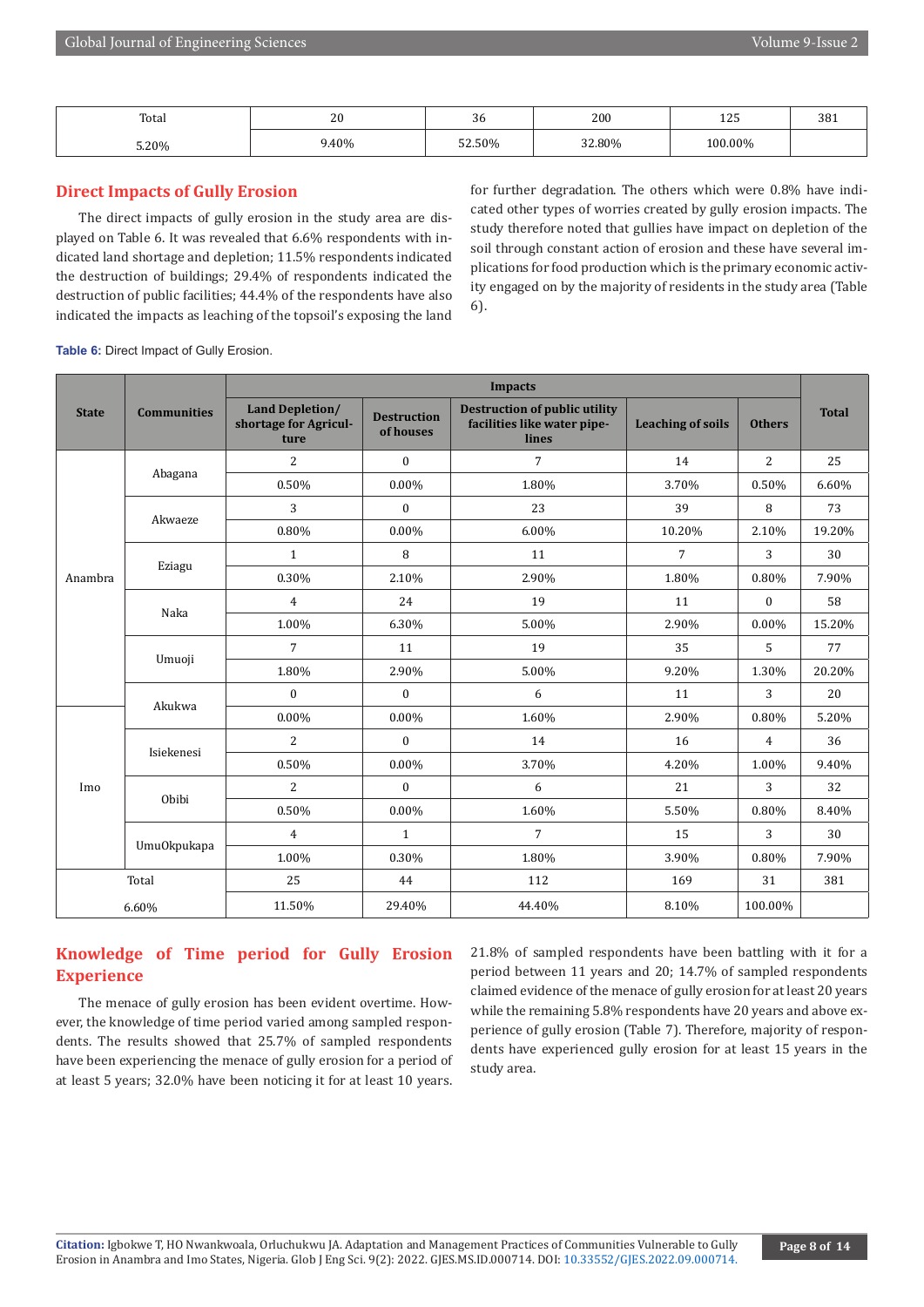|                         | <b>Communities</b> | <b>Responses</b> |            |                |                    |                 |              |
|-------------------------|--------------------|------------------|------------|----------------|--------------------|-----------------|--------------|
|                         |                    | $0-5$ years      | 6-10 years | $11-15$ years  | <b>16-20 years</b> | <b>Above 20</b> | <b>Total</b> |
| <b>State</b><br>Anambra |                    | 6                | 10         | $\mathbf{1}$   | 6                  | 2               | 25           |
|                         | Abagana            | 1.60%            | 2.60%      | 0.30%          | 1.60%              | 0.50%           | 6.60%        |
|                         |                    | 23               | 28         | 14             | $\overline{7}$     | $\mathbf{1}$    | 73           |
|                         | Akwaeze            | 6.00%            | 7.30%      | 3.70%          | 1.80%              | 0.30%           | 19.20%       |
|                         |                    | 11               | 12         | $\mathbf{1}$   | 5                  | $\mathbf{1}$    | 30           |
|                         | Eziagu             | 2.90%            | 3.10%      | 0.30%          | 1.30%              | 0.30%           | 7.90%        |
|                         |                    | 9                | 11         | 24             | 12                 | 2               | 58           |
|                         | Naka               | 2.40%            | 2.90%      | 6.30%          | 3.10%              | 0.50%           | 15.20%       |
|                         | Umuoji             | 17               | 21         | 20             | 15                 | $\overline{4}$  | 77           |
|                         |                    | 4.50%            | 5.50%      | 5.20%          | 3.90%              | 1.00%           | 20.20%       |
|                         |                    | 3                | 5          | 10             | $\mathbf{1}$       | $\mathbf{1}$    | 20           |
| Imo                     | Akukwa             | 0.80%            | 1.30%      | 2.60%          | 0.30%              | 0.30%           | 5.20%        |
|                         |                    | 9                | 11         | 4              | $\overline{4}$     | 8               | 36           |
|                         | Isiekenesi         | 2.40%            | 2.90%      | 1.00%          | 1.00%              | 2.10%           | 9.40%        |
|                         | Obibi              | 11               | 15         | $\overline{2}$ | 3                  | $\mathbf{1}$    | 32           |
|                         |                    | 2.90%            | 3.90%      | 0.50%          | 0.80%              | 0.30%           | 8.40%        |
|                         |                    | 9                | 9          | $\overline{7}$ | 3                  | $\overline{2}$  | 30           |
|                         | Umu0kpukapa        | 2.40%            | 2.40%      | 1.80%          | 0.80%              | 0.50%           | 7.90%        |
|                         | Total              | 98               | 122        | 83             | 56                 | 22              | 381          |
|                         | 25.70%             | 32.00%           | 21.80%     | 14.70%         | 5.80%              | 100.00%         |              |

**Table 7:** Knowledge of Time Period Respondents have been Experiencing Gully Erosion.

# **Socio-economic Impacts of Gully Erosion**

The information for the socio-economic impacts of gully erosion is presented on Table 8. The identified impacts as perceived by respondents were reduced accessibility (8.1%); displacement of people (17.8%), ravaged farmlands (21.5%); threatened food production (31.2%); Loss of livelihood (10.8%); loss of properties (3.1%); and loss of income (7.3%). However, majority of sampled respondents indicated threatened food production as the major socio-economic impact of gully erosion in the study area.

**Table 8:** Socio-economic Impacts of Gully Erosion in the Study Area.

|                    |                            |                                  |                      | <b>Responses</b>                     |                       |                         |                   |              |
|--------------------|----------------------------|----------------------------------|----------------------|--------------------------------------|-----------------------|-------------------------|-------------------|--------------|
| <b>Communities</b> | Reduced accessi-<br>bility | <b>Displacement</b><br>of people | Ravaged<br>farmlands | <b>Threatened food</b><br>production | Loss of<br>livelihood | Loss of prop-<br>erties | Loss of<br>income | <b>Total</b> |
|                    | $\mathbf{1}$               | 1                                | 6                    | 12                                   | 4                     | $\Omega$                | $\mathbf{1}$      | 25           |
| Abagana            | 0.30%                      | 0.30%                            | 1.60%                | 3.10%                                | 1.00%                 | $0.00\%$                | 0.30%             | 6.60%        |
| Akwaeze            | 3                          | 4                                | 18                   | 30                                   | 10                    | 3                       | 5                 | 73           |
|                    | 0.80%                      | 1.00%                            | 4.70%                | 7.90%                                | 2.60%                 | 0.80%                   | 1.30%             | 19.20%       |
|                    | 3                          | 10                               | 7                    | 7                                    | 3                     | $\Omega$                | $\theta$          | 30           |
| Eziagu             | 0.80%                      | 2.60%                            | 1.80%                | 1.80%                                | 0.80%                 | $0.00\%$                | $0.00\%$          | 7.90%        |
|                    | 4                          | 24                               | 11                   | 11                                   | 4                     | $\Omega$                | 4                 | 58           |
| Naka               | 1.00%                      | 6.30%                            | 2.90%                | 2.90%                                | 1.00%                 | $0.00\%$                | 1.00%             | 15.20%       |
|                    | 4                          | 8                                | 16                   | 31                                   | 7                     | 4                       | $\overline{7}$    | 77           |
| Umuoji             | 1.00%                      | 2.10%                            | 4.20%                | 8.10%                                | 1.80%                 | 1.00%                   | 1.80%             | 20.20%       |
|                    | 3                          | $\mathbf{1}$                     | 5                    | 8                                    | 3                     | $\Omega$                | $\theta$          | 20           |
| Akukwa             | 0.80%                      | 0.30%                            | 1.30%                | 2.10%                                | 0.80%                 | $0.00\%$                | $0.00\%$          | 5.20%        |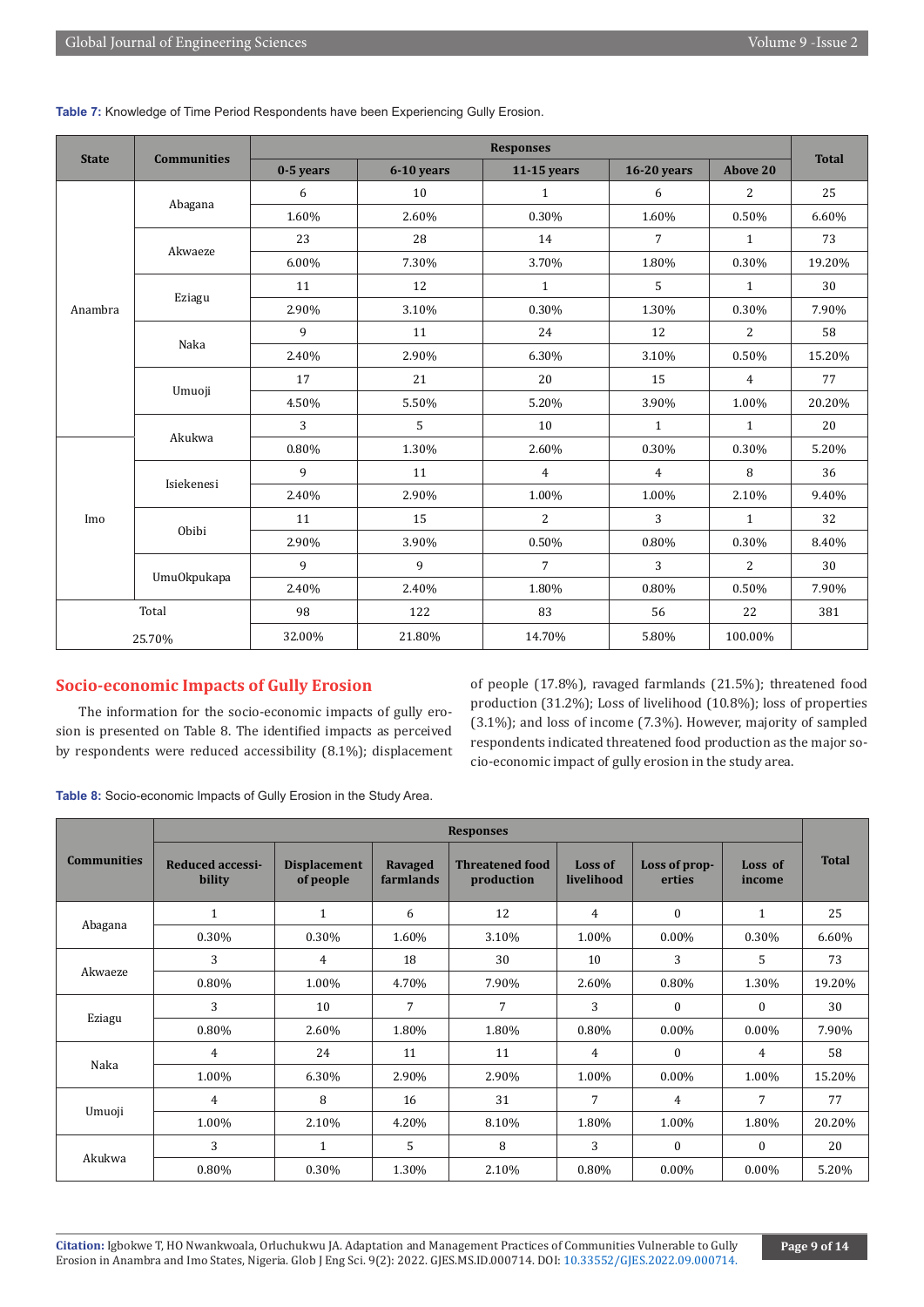| Isiekenesi   |       | $\mathbf{z}$ | 11     | 11       | 4        | 0        |       | 36      |
|--------------|-------|--------------|--------|----------|----------|----------|-------|---------|
|              | 0.30% | 1.80%        | 2.90%  | 2.90%    | 1.00%    | $0.00\%$ | 0.50% | 9.40%   |
| <b>Obibi</b> |       | 8            |        | h        | 4        |          | 3     | 32      |
|              | 1.30% | 2.10%        | 1.30%  | 1.60%    | 1.00%    | 0.30%    | 0.80% | 8.40%   |
|              |       | 5            |        |          | ົ        |          | 6     | 30      |
| Umu0kpukapa  | 1.80% | 1.30%        | 0.80%  | $0.80\%$ | $0.50\%$ | 1.00%    | 1.60% | 7.90%   |
| Total        | 31    | 68           | 82     | 119      | 41       | 12       | 28    | 381     |
|              | 8.10% | 17.80%       | 21.50% | 31.20%   | 10.80%   | 3.10%    | 7.30% | 100.00% |

# **Agent of Support**

The information for the agent of support for employed remediation measures are displayed on Table 9. It revealed that individual (21.5%) and community (58.8%) efforts are the major agents of support for employed remediation measures to manage gully erosion in the study area. However, only 16.0% of sampled respondents indicated that they received efforts from the government and another 3.7% of sampled respondents claim they receive efforts from the companies and non-profit organizations. The study therefore concludes that community efforts were the most received efforts in combating the menace of gully erosion in the study area.

|                                 | <b>Communities</b> |                          |                                                                                                                                        |                           |                       | <b>Total</b> |
|---------------------------------|--------------------|--------------------------|----------------------------------------------------------------------------------------------------------------------------------------|---------------------------|-----------------------|--------------|
|                                 |                    | <b>Individual effort</b> | <b>Community effort</b>                                                                                                                | <b>Government support</b> | <b>Companies/NGOs</b> |              |
|                                 |                    | 11                       | 14                                                                                                                                     | $\bf{0}$                  | $\boldsymbol{0}$      | 25           |
|                                 | Abagana            | 2.90%                    | 3.70%                                                                                                                                  | 0.00%                     | $0.00\%$              | 6.60%        |
|                                 | Akwaeze            | 14                       | 44                                                                                                                                     | 13                        | $\overline{2}$        | 73           |
| <b>States</b><br>Anambra<br>Imo |                    | 3.70%                    | 11.50%                                                                                                                                 | 3.40%                     | 0.50%                 | 19.20%       |
|                                 |                    | $\mathbf{0}$             | 21                                                                                                                                     | 9                         | $\boldsymbol{0}$      | 30           |
|                                 | Eziagu             | 0.00%                    | 5.50%                                                                                                                                  | 2.40%                     | 0.00%                 | 7.90%        |
|                                 | Naka               | 18                       | 26                                                                                                                                     | 14                        | $\bf{0}$              | 58           |
|                                 |                    | 4.70%                    | 6.80%                                                                                                                                  | 3.70%                     | $0.00\%$              | 15.20%       |
|                                 |                    | 13                       | 49                                                                                                                                     | 7                         | 8                     | 77           |
|                                 | Umuoji             | 3.40%                    | 12.90%                                                                                                                                 | 1.80%                     | 2.10%                 | 20.20%       |
|                                 | Akukwa             | $\mathbf{0}$             | 13                                                                                                                                     | 6                         | $\mathbf{1}$          | 20           |
|                                 |                    | 0.00%                    | 3.40%                                                                                                                                  | 1.60%                     | 0.30%                 | 5.20%        |
|                                 | Isiekenesi         | 14                       | 19                                                                                                                                     | $\overline{2}$            | $\mathbf{1}$          | 36           |
|                                 |                    | 3.70%                    | 5.00%                                                                                                                                  | 0.50%                     | 0.30%                 | 9.40%        |
|                                 | Obibi              | 5                        | 21                                                                                                                                     | 6                         | $\mathbf{0}$          | 32           |
|                                 |                    | 1.30%                    | 5.50%                                                                                                                                  | 1.60%                     | $0.00\%$              | 8.40%        |
|                                 |                    | $\overline{7}$           | <b>Responses</b><br>$\overline{2}$<br>17<br>$\overline{4}$<br>1.00%<br>0.50%<br>4.50%<br>224<br>61<br>14<br>16.00%<br>3.70%<br>100.00% | 30                        |                       |              |
|                                 | Umu0kpukapa        | 1.80%                    |                                                                                                                                        |                           |                       | 7.90%        |
|                                 | Total              | 82                       |                                                                                                                                        |                           |                       | 381          |
|                                 | 21.50%             | 58.80%                   |                                                                                                                                        |                           |                       |              |

# **Adaptive/Remediation Measures Employed to manage Gully Erosion Problems in the Study Area**

The remediation measures employed by sampled residents in the study area are displayed on Table 10. The information for the remediation measures employed indicated that 16.0% of the respondents have improved their farming systems; 65.4% of the respondents have created rain water channels/drains; 10.0% of the respondents have installed sandbags; 3.4% of respondents are

into planting of trees while 5.2% are engaged in other measures like construction of fences and sand filling of gully channels. The study discovered that majority of sampled respondents are creating drains to help manage water flow movements in the study area.

The information for the adaptive measures employed by sampled community residents to cope with gully erosion is displayed on Table 11. The diversification of income was indicated by 18.1% of sampled respondents; changing of farmlands was indicated by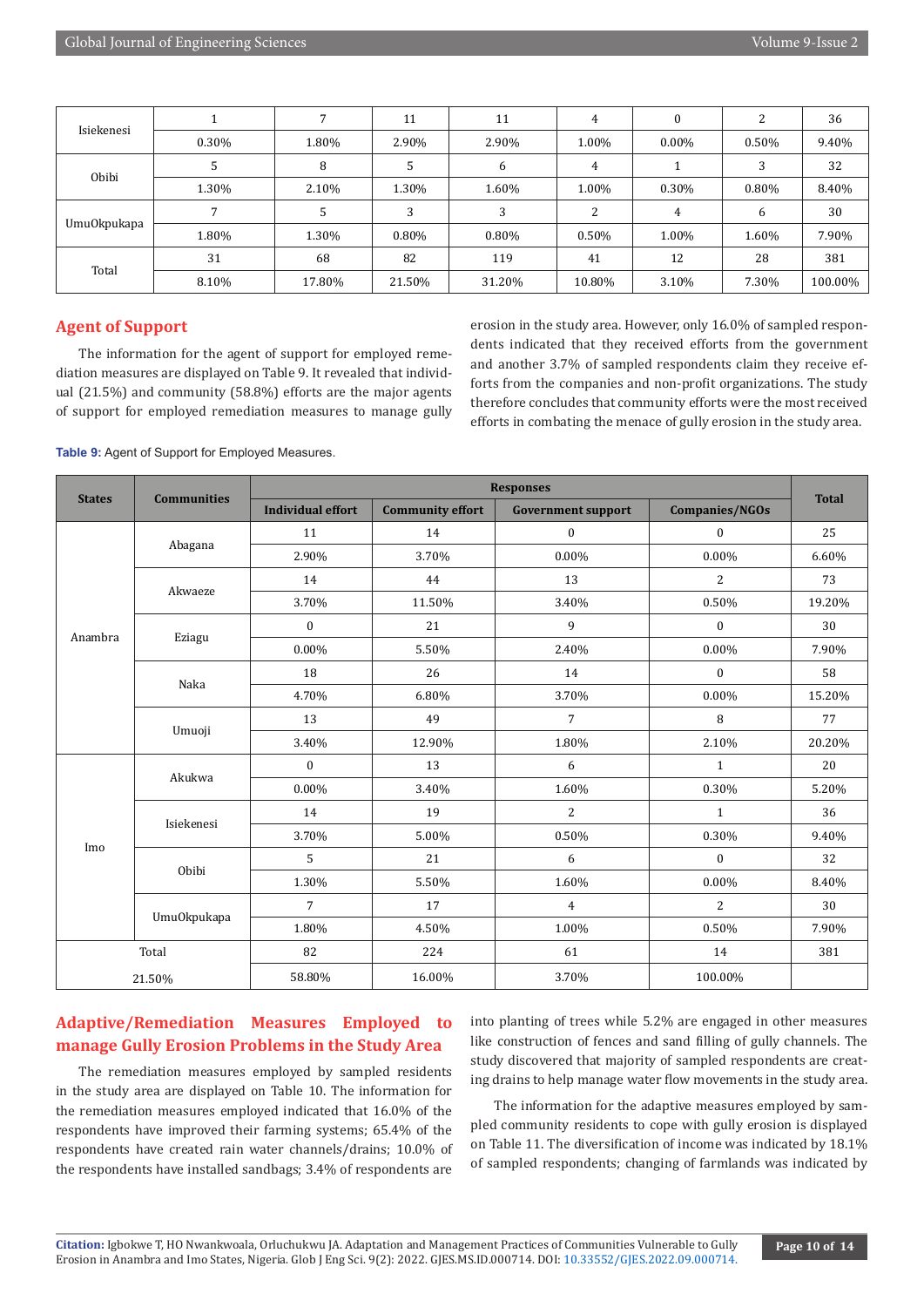28.6% of respondents; selling of property was indicated by 18.4% of sampled respondents; 24.7% of respondents switched occupation; 8.1% of respondents have faced total relocation; 1.0% are practicing change in farming methods; while other respondents (1.0%) have claimed they abandoned their lands or left it to fate.

The implication for all the highlighted measures are the drastic

changes it will cause among residents especially on their socio-economic livelihood; loss of income, and most importantly reduction in food production. For example, this means that farmers especially with ravaged farmland will have no farmlands to cultivate and might incur more on their spending when they reach for new farmlands.

|  | Table 10: Remediation Measures Employed for Gully Erosion Management. |  |  |  |  |  |
|--|-----------------------------------------------------------------------|--|--|--|--|--|
|--|-----------------------------------------------------------------------|--|--|--|--|--|

| <b>States</b>  | <b>Communities</b> | <b>Improved Farm-</b><br>ing system | <b>Creating rainwater</b><br>channels/drains | <b>Installation of sand-</b><br>bags | <b>Tree planting</b> | <b>Others</b>                                                                                             | <b>Total</b> |
|----------------|--------------------|-------------------------------------|----------------------------------------------|--------------------------------------|----------------------|-----------------------------------------------------------------------------------------------------------|--------------|
|                |                    | 3                                   | 19                                           | 3                                    | $\mathbf{0}$         | $\bf{0}$                                                                                                  | 25           |
|                | Abagana            | 0.80%                               | 5.00%                                        | 0.80%                                | $0.00\%$             | $0.00\%$                                                                                                  | 6.60%        |
|                | Akwaeze            | 11                                  | 45                                           | $\overline{7}$                       | 4                    | 6                                                                                                         | 73           |
|                |                    | 2.90%                               | 11.80%                                       | 1.80%                                | 1.00%                | 1.60%                                                                                                     | 19.20%       |
|                |                    | 6                                   | 21                                           | 3                                    | $\overline{0}$       | $\theta$                                                                                                  | 30           |
|                | Eziagu             | 1.60%                               | 5.50%                                        | 0.80%                                | $0.00\%$             | $0.00\%$                                                                                                  | 7.90%        |
|                | Naka               | 9                                   | 40                                           | 6                                    | $\mathbf{1}$         | 2                                                                                                         | 58           |
|                |                    | 2.40%                               | 10.50%                                       | 1.60%                                | 0.30%                | 0.50%                                                                                                     | 15.20%       |
|                |                    | 14                                  | 47                                           | 6                                    | $\overline{4}$       | 6                                                                                                         | 77           |
|                | Umuoji             | 3.70%                               | 12.30%                                       | 1.60%                                | 1.00%                | 1.60%<br>$\bf{0}$<br>0.00%<br>$\Omega$<br>$0.00\%$<br>$\bf{0}$<br>$0.00\%$<br>6<br>1.60%<br>20<br>100.00% | 20.20%       |
|                | Akukwa             | $\overline{2}$                      | 15                                           | 3                                    | $\boldsymbol{0}$     |                                                                                                           | 20           |
|                |                    | 0.50%                               | 3.90%                                        | 0.80%                                | 0.00%                |                                                                                                           | 5.20%        |
|                | Isiekenesi         | $\overline{4}$                      | 27                                           | 5                                    | $\mathbf{0}$         |                                                                                                           | 36           |
|                |                    | 1.00%                               | 7.10%                                        | 1.30%                                | $0.00\%$             |                                                                                                           | 9.40%        |
|                | Obibi              | 5                                   | 21                                           | 3                                    | 3                    |                                                                                                           | 32           |
|                |                    | 1.30%                               | 5.50%                                        | 0.80%                                | 0.80%                |                                                                                                           | 8.40%        |
|                |                    | 7                                   | 14                                           | 2                                    | $\mathbf{1}$         |                                                                                                           | 30           |
| Anambra<br>Imo | Umu0kpukapa        | 1.80%                               | 3.70%                                        | 0.50%                                | 0.30%                |                                                                                                           | 7.90%        |
|                | Total              | 61                                  | 249                                          | 38                                   | 13                   |                                                                                                           | 381          |
|                | 16.00%             | 65.40%                              | 10.00%                                       | 3.40%                                | 5.20%                |                                                                                                           |              |

# **Level of Effectiveness of Adaptive Capacities**

The level of effectiveness of adaptive capacities of communities to gully erosion is displayed on Table 11. The measures employed by residents were not effective as majority of sampled respondents (67.2%) indicated; however, 23.9% of sampled respondents rated it as fairly effective; while the remaining 8.9% of respondents believed their employed measures to be effective. Thus, adaptive capacities of residents in affected gully erosion areas in Anambra and Imo States have not been effective. This will definitely lead to increased socio-economic effects which have several implications on their potential for growth and development in the study area.

**Table 11:** Adaptive Measures Employed by Communities to Cope with Gully Erosion.

|                    |                                     | <b>Responses</b>           |                               |                               |                              |                                |               |              |  |  |
|--------------------|-------------------------------------|----------------------------|-------------------------------|-------------------------------|------------------------------|--------------------------------|---------------|--------------|--|--|
| <b>Communities</b> | <b>Diversification</b><br>of income | Changing of farm-<br>lands | <b>Selling of</b><br>property | Switched<br><b>Occupation</b> | <b>Total relo-</b><br>cation | Change of farm-<br>ing methods | <b>Others</b> | <b>Total</b> |  |  |
|                    | 6                                   | 3                          |                               |                               | 0                            | 2                              | $\Omega$      | 25           |  |  |
| Abagana            | 1.60%                               | $0.80\%$                   | 1.80%                         | 1.80%                         | $0.00\%$                     | 0.50%                          | $0.00\%$      | 6.60%        |  |  |
| Akwaeze            | 11                                  | 19                         | 8                             | 19                            | 10                           | 2                              | 4             | 73           |  |  |
|                    | 2.90%                               | 5.00%                      | 2.10%                         | 5.00%                         | 2.60%                        | $0.50\%$                       | 1.00%         | 19.20%       |  |  |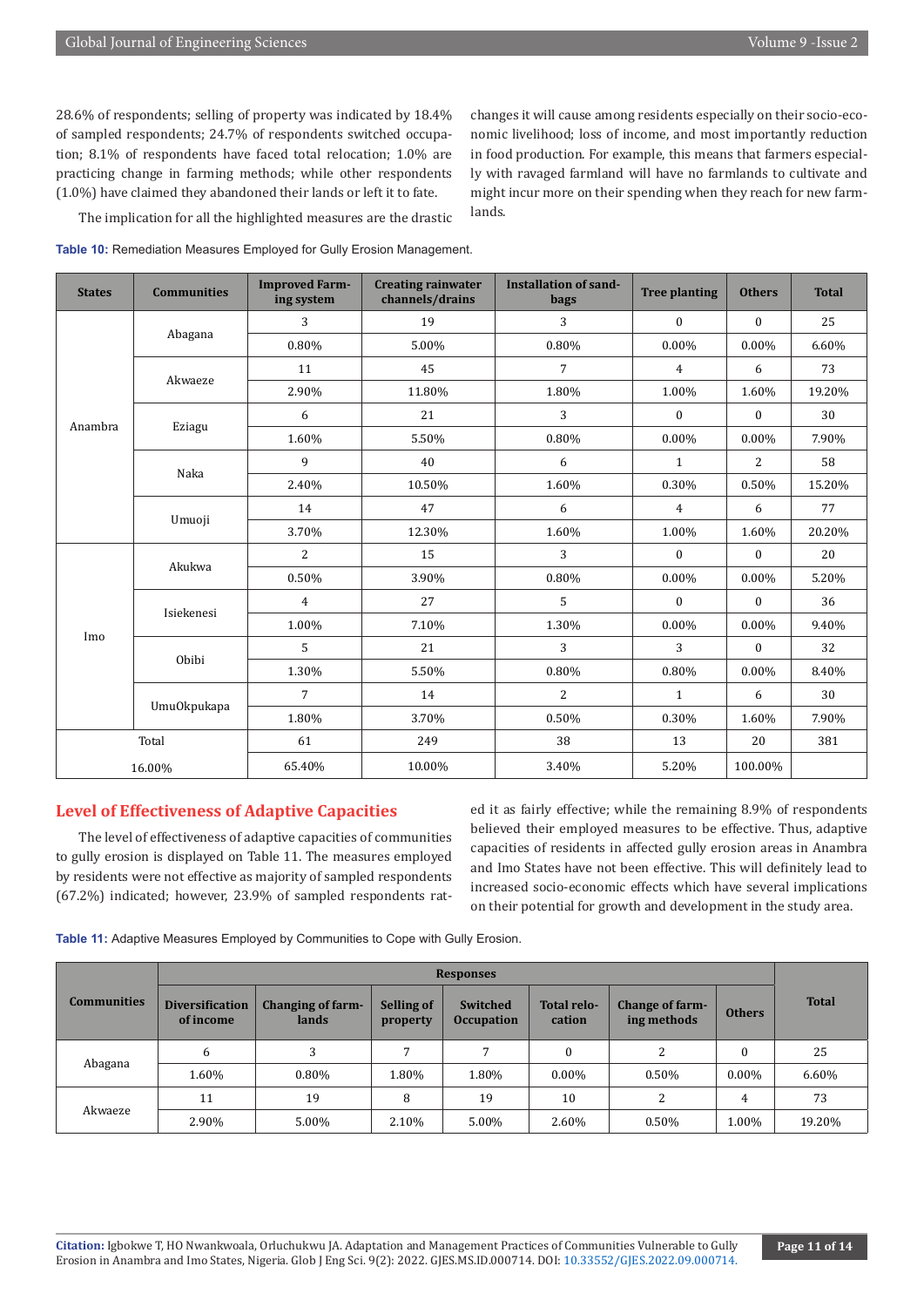| Eziagu      | 4        | 8      | 6              | 10     | 2              | $\mathbf{0}$ | $\mathbf{0}$ | 30      |
|-------------|----------|--------|----------------|--------|----------------|--------------|--------------|---------|
|             | 1.00%    | 2.10%  | 1.60%          | 2.60%  | 0.50%          | $0.00\%$     | 0.00%        | 7.90%   |
|             | 16       | 22     | 7              | 10     | 3              | $\mathbf{0}$ | $\mathbf{0}$ | 58      |
| Naka        | 4.20%    | 5.80%  | 1.80%          | 2.60%  | 0.80%          | $0.00\%$     | $0.00\%$     | 15.20%  |
|             | 11       | 28     | 13             | 16     | 9              | $\mathbf{0}$ | $\mathbf{0}$ | 77      |
| Umuoji      | 2.90%    | 7.30%  | 3.40%          | 4.20%  | 2.40%          | $0.00\%$     | 0.00%        | 20.20%  |
|             | $\Omega$ | 7      | 6              | 4      | 3              | $\Omega$     | $\Omega$     | 20      |
| Akukwa      | 0.00%    | 1.80%  | 1.60%          | 1.00%  | 0.80%          | $0.00\%$     | $0.00\%$     | 5.20%   |
|             | 9        | 4      | 13             | 9      | 1              | $\mathbf{0}$ | $\mathbf{0}$ | 36      |
| Isiekenesi  | 2.40%    | 1.00%  | 3.40%          | 2.40%  | 0.30%          | $0.00\%$     | $0.00\%$     | 9.40%   |
| Obibi       | 5        | 9      | 6              | 11     | 1              | $\mathbf{0}$ | $\mathbf{0}$ | 32      |
|             | 1.30%    | 2.40%  | 1.60%          | 2.90%  | 0.30%          | $0.00\%$     | 0.00%        | 8.40%   |
|             | 7        | 9      | $\overline{4}$ | 8      | $\overline{c}$ | $\Omega$     | $\Omega$     | 30      |
| Umu0kpukapa | 1.80%    | 2.40%  | 1.00%          | 2.10%  | 0.50%          | $0.00\%$     | $0.00\%$     | 7.90%   |
| Total       | 69       | 109    | 70             | 94     | 31             | 4            | 4            | 381     |
|             | 18.10%   | 28.60% | 18.40%         | 24.70% | 8.10%          | 1.00%        | 1.00%        | 100.00% |

# **Constraints to Level of Effectiveness of Adaptive Measures Employed**

The information for the constraints or reasons for level of effectiveness of employed adaptive measures are displayed on Table 12. The distribution showed that 53.3% of sampled respondents indicated the lack of finance; 24.1% of sampled respondents indicated high cost of land; 3.1% of sampled respondents indicated the need to relocate; 13.1% of sampled respondents indicated low pay for other menial jobs; while the remaining 6.3% of sampled respondents indicated migration problems. Thus, lack of finance is a major constraint affecting level of effectiveness of employed adaptive measures to cope with the challenges of gully erosion in the study area.

**Table 12:** Level of Effectiveness of Adaptive Capacities of Communities to Gully Erosion.

|                                 |                                                                                                                      | <b>Effective</b>                                                                                                                                                                                                                                                                                                                                                                                                         | <b>Fairly effective</b> | <b>Not Effective</b> | <b>Total</b> |
|---------------------------------|----------------------------------------------------------------------------------------------------------------------|--------------------------------------------------------------------------------------------------------------------------------------------------------------------------------------------------------------------------------------------------------------------------------------------------------------------------------------------------------------------------------------------------------------------------|-------------------------|----------------------|--------------|
|                                 |                                                                                                                      | $\mathbf{0}$                                                                                                                                                                                                                                                                                                                                                                                                             | 4                       | 21                   | 25           |
| <b>States</b><br>Anambra<br>Imo |                                                                                                                      | $0.00\%$                                                                                                                                                                                                                                                                                                                                                                                                                 | 1.00%                   | 5.50%                | 6.60%        |
|                                 |                                                                                                                      | $\overline{4}$                                                                                                                                                                                                                                                                                                                                                                                                           | 18                      | 51                   | 73           |
|                                 |                                                                                                                      | 1.00%                                                                                                                                                                                                                                                                                                                                                                                                                    | 4.70%                   | 13.40%               | 19.20%       |
|                                 |                                                                                                                      | <b>Responses</b><br>3<br>15<br>12<br>$0.80\%$<br>3.10%<br>3.90%<br>$\overline{2}$<br>42<br>14<br>0.50%<br>11.00%<br>3.70%<br>16<br>15<br>46<br>4.20%<br>3.90%<br>12.10%<br>$\overline{7}$<br>13<br>$\boldsymbol{0}$<br>$0.00\%$<br>1.80%<br>3.40%<br>5<br>27<br>$\overline{4}$<br>1.30%<br>1.00%<br>7.10%<br>3<br>25<br>$\overline{4}$<br>0.80%<br>1.00%<br>6.60%<br>10<br>19<br>$\mathbf{1}$<br>0.30%<br>2.60%<br>5.00% | 30                      |                      |              |
|                                 |                                                                                                                      |                                                                                                                                                                                                                                                                                                                                                                                                                          |                         |                      | 7.90%        |
|                                 |                                                                                                                      |                                                                                                                                                                                                                                                                                                                                                                                                                          |                         |                      | 58           |
|                                 |                                                                                                                      |                                                                                                                                                                                                                                                                                                                                                                                                                          |                         |                      | 15.20%       |
|                                 |                                                                                                                      |                                                                                                                                                                                                                                                                                                                                                                                                                          |                         |                      | 77           |
|                                 |                                                                                                                      |                                                                                                                                                                                                                                                                                                                                                                                                                          |                         |                      | 20.20%       |
|                                 |                                                                                                                      |                                                                                                                                                                                                                                                                                                                                                                                                                          |                         |                      | 20           |
|                                 |                                                                                                                      |                                                                                                                                                                                                                                                                                                                                                                                                                          |                         |                      | 5.20%        |
|                                 | <b>Communities</b><br>Abagana<br>Akwaeze<br>Eziagu<br>Naka<br>Umuoji<br>Akukwa<br>Isiekenesi<br>Obibi<br>Umu0kpukapa |                                                                                                                                                                                                                                                                                                                                                                                                                          |                         | 36                   |              |
|                                 |                                                                                                                      |                                                                                                                                                                                                                                                                                                                                                                                                                          |                         |                      | 9.40%        |
|                                 |                                                                                                                      |                                                                                                                                                                                                                                                                                                                                                                                                                          |                         |                      | 32           |
|                                 |                                                                                                                      |                                                                                                                                                                                                                                                                                                                                                                                                                          |                         |                      | 8.40%        |
|                                 |                                                                                                                      |                                                                                                                                                                                                                                                                                                                                                                                                                          |                         |                      | 30           |
|                                 |                                                                                                                      |                                                                                                                                                                                                                                                                                                                                                                                                                          |                         |                      | 7.90%        |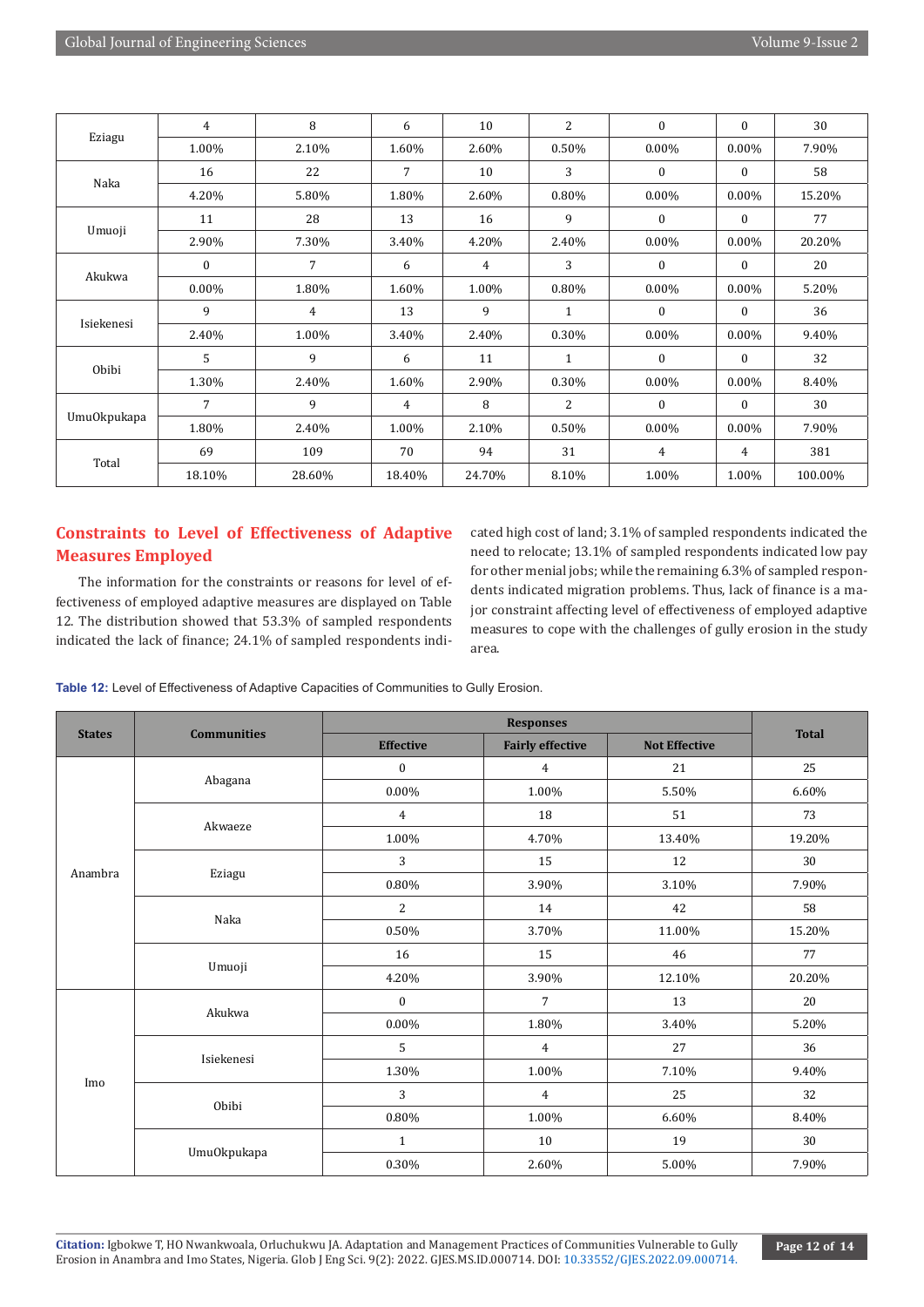| Total | -<br>ັ້ | -<br>- - | $\sim$ $\sim$<br>456 | 381 |
|-------|---------|----------|----------------------|-----|
| 8.90% | 23.90%  | 67.20%   | $00.00\%$            |     |

# **Summary and Conclusion**

This study revealed that the remediation measures employed indicated that 16.0% of the respondents have improved their farming systems; 65.4% of the respondents have created rain water channels/drains; 10.0% of the respondents have installed sandbags; 3.4% of respondents are into planting of trees while 5.2% are engaged in other measures like construction of fences and sand filling of gully channels. The study discovered that majority of sampled respondents are creating drains to help manage water flow movements in the study area (Table 13).

|  | Table 13: Constraints to Level of Effectiveness of Employed Adaptive Measures. |  |
|--|--------------------------------------------------------------------------------|--|
|  |                                                                                |  |

|         |                        | <b>Responses</b>            |                                       |                                  |                                |              |              |  |
|---------|------------------------|-----------------------------|---------------------------------------|----------------------------------|--------------------------------|--------------|--------------|--|
|         | <b>Lack of finance</b> | <b>High cost</b><br>of land | The need to relo-<br>cate with family | Low pay for other<br>menial jobs | <b>Migration</b><br>challenges |              | <b>Total</b> |  |
|         |                        | 19                          | 6                                     | $\overline{0}$                   | $\theta$                       | $\mathbf{0}$ | 25           |  |
|         | Abagana                | 5.00%                       | 1.60%                                 | 0.00%                            | $0.00\%$                       | $0.00\%$     | 6.60%        |  |
|         | Akwaeze                | 34                          | 17                                    | 3                                | 13                             | 6            | 73           |  |
|         |                        | 8.90%                       | 4.50%                                 | 0.80%                            | 3.40%                          | 1.60%        | 19.20%       |  |
| Anambra |                        | 20                          | 8                                     | 0                                | $\overline{2}$                 | $\mathbf{0}$ | 30           |  |
|         | Eziagu                 | 5.20%                       | 2.10%                                 | 0.00%                            | 0.50%                          | 0.00%        | 7.90%        |  |
|         | Naka                   | 27                          | 14                                    | 3                                | 8                              | 6            | 58           |  |
|         |                        | 7.10%                       | 3.70%                                 | 0.80%                            | 2.10%                          | 1.60%        | 15.20%       |  |
|         | Umuoji                 | 43                          | 18                                    | $\mathbf{1}$                     | 10                             | 5            | 77           |  |
|         |                        | 11.30%                      | 4.70%                                 | 0.30%                            | 2.60%                          | 1.30%        | 20.20%       |  |
|         | Akukwa                 | 8                           | 6                                     | $\overline{2}$                   | 3                              | $\mathbf{1}$ | 20           |  |
|         |                        | 2.10%                       | 1.60%                                 | 0.50%                            | 0.80%                          | 0.30%        | 5.20%        |  |
|         |                        | 24                          | $\overline{7}$                        | $\mathbf{0}$                     | 5                              | $\mathbf{0}$ | 36           |  |
|         | Isiekenesi             | 6.30%                       | 1.80%                                 | 0.00%                            | 1.30%                          | 0.00%        | 9.40%        |  |
| Imo     | Obibi                  | 14                          | 8                                     | $\mathbf{1}$                     | $\overline{4}$                 | 5            | 32           |  |
|         |                        | 3.70%                       | 2.10%                                 | 0.30%                            | 1.00%                          | 1.30%        | 8.40%        |  |
|         |                        | 14                          | 8                                     | $\overline{2}$                   | 5                              | $\mathbf{1}$ | 30           |  |
|         | Umu0kpukapa            | 3.70%                       | 2.10%                                 | 0.50%                            | 1.30%                          | 0.30%        | 7.90%        |  |
|         | Total                  | 203                         | 92                                    | 12                               | 50                             | 24           | 381          |  |
|         | 53.30%                 | 24.10%                      | 3.10%                                 | 13.10%                           | 6.30%                          | 100.00%      |              |  |

The diversification of income was indicated by 18.1% of sampled respondents; changing of farmlands was indicated by 28.6% of respondents; selling of property was indicated by 18.4% of sampled respondents; 24.7% of respondents switched occupation; 8.1% of respondents have faced total relocation; 1.0% are practicing change in farming methods; while other respondents (1.0%) have claimed they abandoned their lands or left it to fate.

The implication for all the highlighted measures are the drastic changes it will cause among residents especially on their socio-economic livelihood; loss of income, and most importantly reduction in food production. For example, this means that farmers especially with ravaged farmland will have no farmlands to cultivate and might incur more on their spending when they reach for new farmlands.

The level of effectiveness of adaptive capacities/measures employed by residents were not effective as majority of sampled respondents (67.2%) indicated; however, 23.9% of sampled respondents rated it as fairly effective; while the remaining 8.9% of respondents believed their employed measures to be effective. Thus, adaptive capacities of residents in affected gully erosion areas in Anambra and Imo States have not been effective. This will definitely lead to increased socio-economic effects which have several implications on their potential for growth and development in the study area.

# **Acknowledgement**

None.

# **Conflict of Interest**

No conflict of interest.